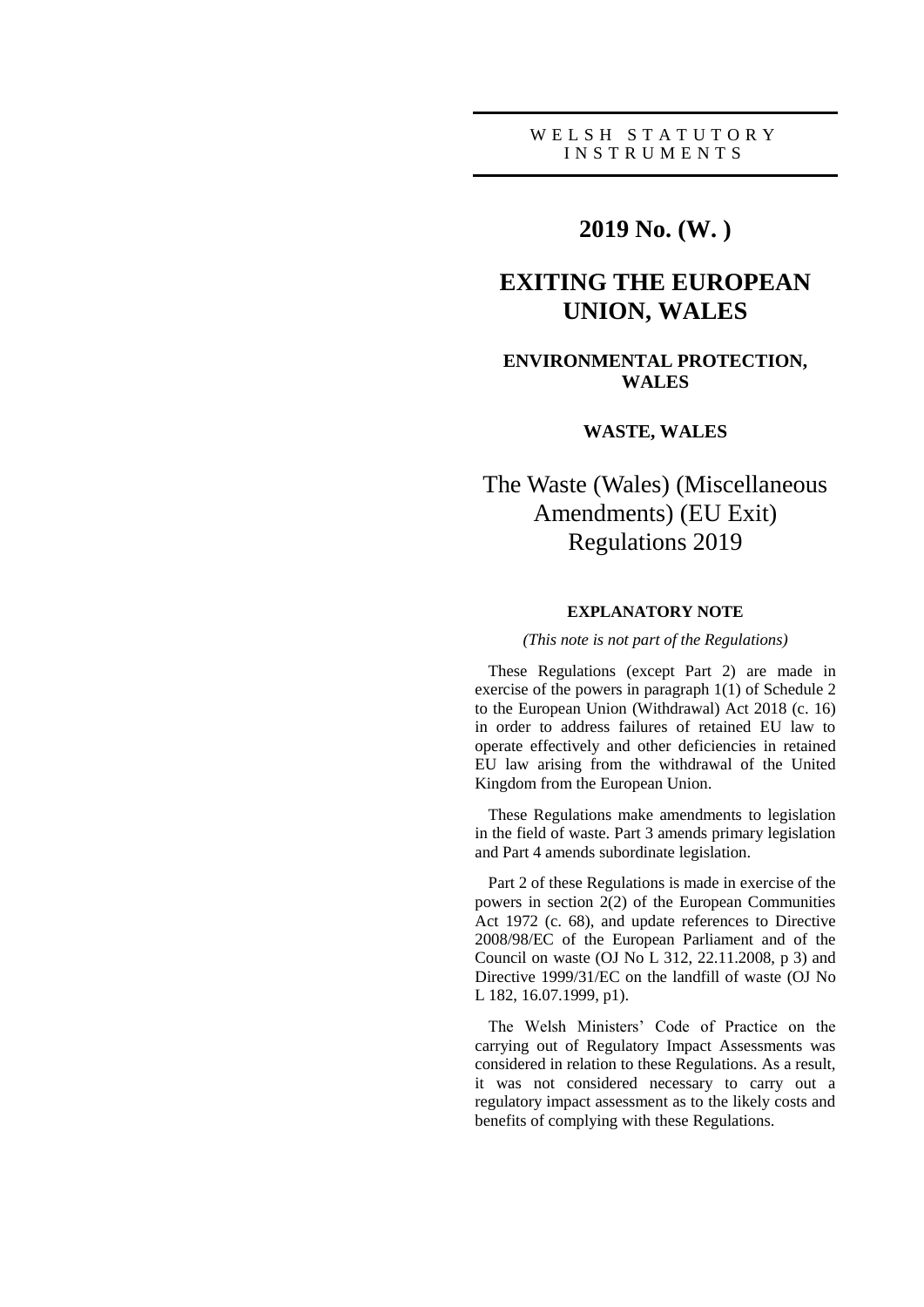# W E L S H S T A T U T O R Y I N S T R U M E N T S

# **2019 No. (W. )**

# **EXITING THE EUROPEAN UNION, WALES**

# **ENVIRONMENTAL PROTECTION, WALES**

# **WASTE, WALES**

# The Waste (Wales) (Miscellaneous Amendments) (EU Exit) Regulations 2019

| Sift requirements satisfied                 | *** |
|---------------------------------------------|-----|
| Made                                        | *** |
| Laid before the National Assembly for Wales | *** |
| Coming into force                           | *** |

The Welsh Ministers make these Regulations in exercise of the powers conferred by—

- (a) in relation to Part 1, the powers mentioned in paragraphs (b) and (c);
- (b) in relation to Part 2, section 2(2) of the European Communities Act 1972(**1**);
- (c) in relation to the remainder of the Regulations, paragraph 1(1) of Schedule 2 to the European Union (Withdrawal) Act 2018(**2**).

<sup>(</sup>**1**) 1972 c. 68. Section 2(2) was amended by the Legislative and Regulatory Reform Act 2006 (c. 51), section  $27(1)(a)$  and the European Union (Amendment) Act 2008 (c. 7), the Schedule, Part 1. It is prospectively repealed by the European Union (Withdrawal) Act 2018 (c. 16), section 1 from exit day (see section 20 of that Act). (**1**) 2018 c.16.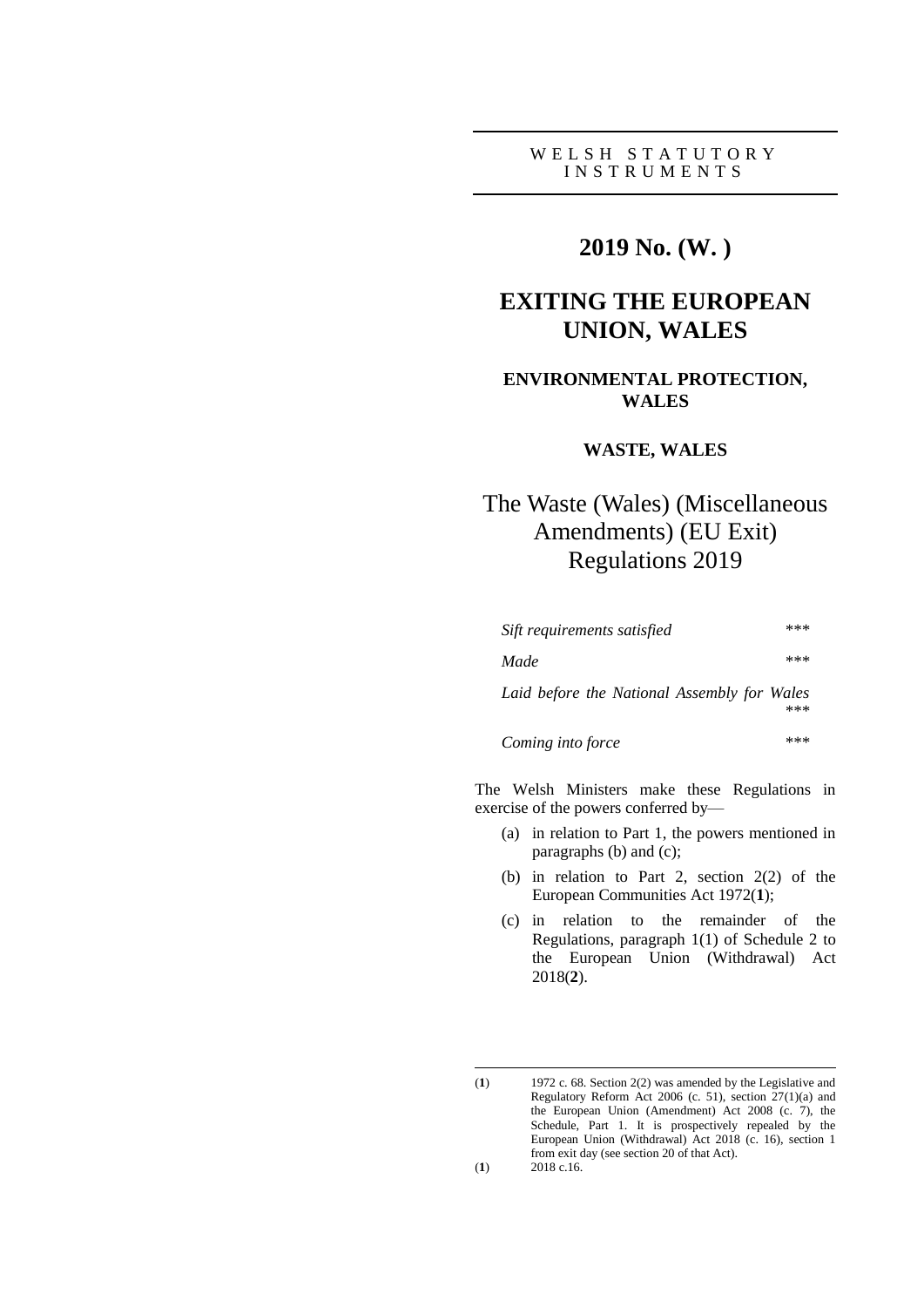The Welsh Ministers are designated(**1**) for the purposes of section 2(2) of the European Communities Act 1972 in relation to—

- (a) measures relating to the prevention, reduction and elimination of pollution caused by waste and the management of packaging and packaging waste(**2**);
- (b) the prevention, reduction and management of waste(**3**).

The requirements of paragraph 4(2) of Schedule 7 to the European Union (Withdrawal) Act 2018 (relating to the appropriate National Assembly for Wales scrutiny procedure for these Regulations) have been satisfied.

# PART 1

### Introductory

# **Title and commencement**

**2.**—(1) The title of these Regulations is the Waste (Wales) (Miscellaneous Amendments) (EU Exit) Regulations 2019.

- (2) They come into force as follows—
	- (a) as regards this Part and Part 2, 21 days after the day on which they are made;
	- (b) as regards the remainder, on exit day.

# PART 2

# Amendments to out of date references

#### **The Waste (Wales) Measure 2010**

**3.**—(1) The Waste (Wales) Measure 2010(**4**) is amended as follows.

(2) In section  $9(3)$ , at the end insert ", as last amended by Council Directive 2011/97/EU(**5**)".

(**3**) S.I.2010/1552.

- (**4**) 2010 nawm 8, to which there are amendments not relevant to these Regulations.
- (**5**) OJ No L 328, 10.12.2011, p 49.

<sup>(</sup>**1**) By virtue of section 59(2) of the Government of Wales Act 2006, the Welsh Ministers may exercise the power conferred by section 2(2) of the European Communities Act 1972 in relation to any matter, or for any purpose, if they have been designated in relation to that matter or for that purpose.

<sup>(</sup>**2**) S.I. 2005/850, to which there is an amendment not relevant to these Regulations. By virtue of paragraph 28(1) of Schedule 11 to the Government of Wales Act 2006, S.I. 2005/850 has effect as if made under section 59(1) of that Act.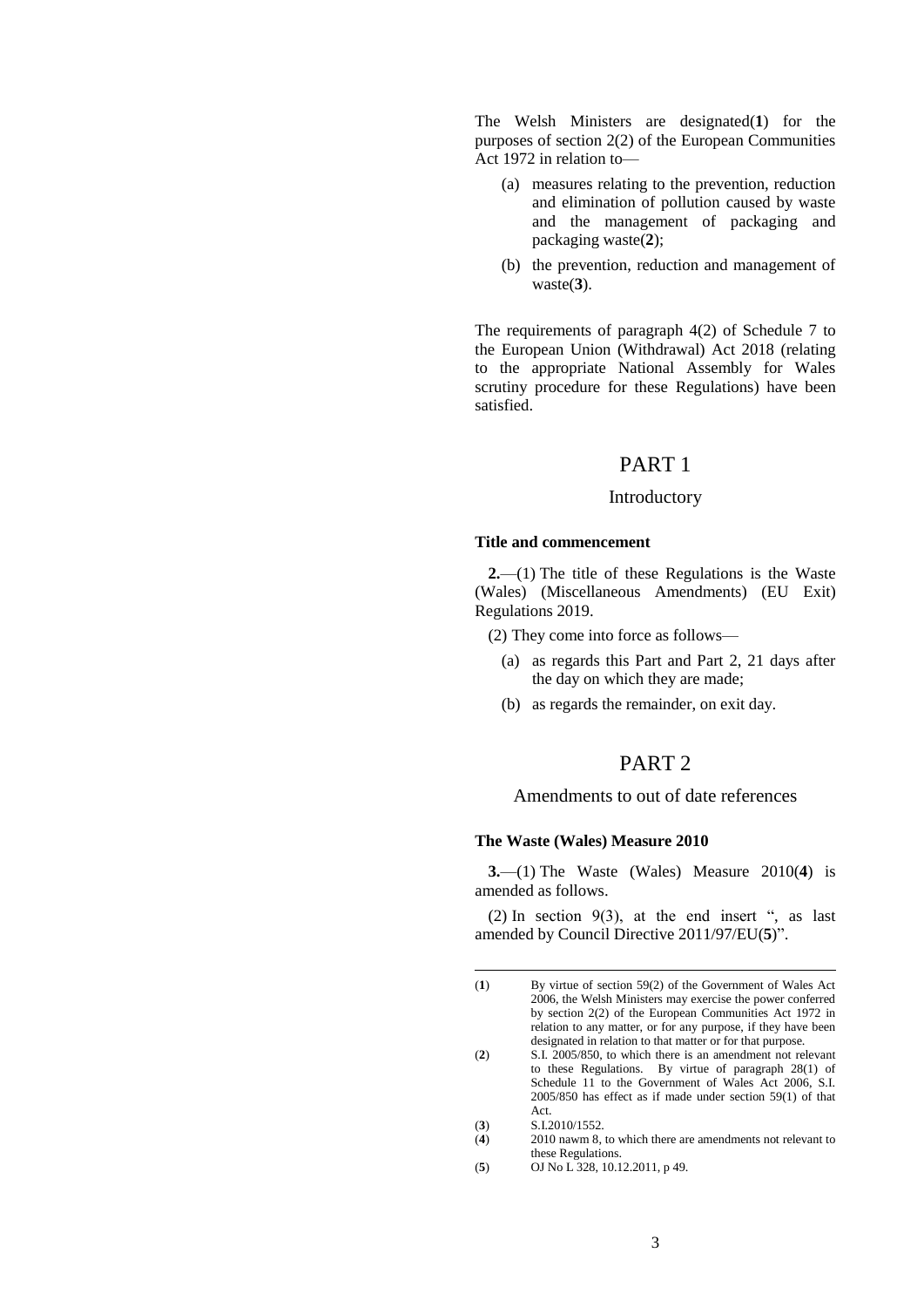(3) In section  $17(2)$ , at the end insert ", as last amended by Council Regulation (EU) 2017/997(**1**)".

# **The Landfill Allowance Scheme (Wales) Regulations 2005**

**4.**—(1) The Landfill Allowance Scheme (Wales) Regulations 2004(**2**) are amended as follows.

(2) In regulation  $2(1)$ , in the definition of "waste facility" (*"cyfleuster gwastraff"*), for "as last amended by Commission Directive (EU) 2015/1127" substitute "as last amended by Council Regulation (EU) 2017/997.

(3) In regulation 7(10), at the end insert "as last amended by Council Regulation 2011/97/EU.

#### **The Hazardous Waste (Wales) Regulations 2005**

**5.**—(1) The Hazardous Waste (Wales) Regulations 2005(**3**) are amended as follows.

(2) In regulation 47(5B), after "waste," insert "as last amended by Council Directive 2011/97/EU".

(3) In regulation 48(6B), after "waste," insert "as last amended by Council Directive 2011/97/EU".

# **The Recycling, Preparation for Re-use and Compositing Targets (Monitoring and Penalties) (Wales) Regulations 2011**

**6.** In regulation 2(1) of the Recycling, Preparation for Re-use and Composting Targets (Monitoring and Penalties) (Wales) Regulations 2011(**4**) in the definition of "the Waste Framework Directive" (*"y Gyfarwyddeb Fframwaith Gwastraff"*) for "as last amended by Commission Directive (EU) 2015/1127" substitute "as last amended by Council Regulation (EU) 2017/997".

<sup>(</sup>**1**) OJ No L 150, 14.6.2017, p 1.

<sup>(</sup>**2**) S.I. 2004/1490 (W. 155), as amended by S.I. 2011/971 (W. 141); there are other amending instruments but none is relevant to these Regulations.

<sup>(</sup>**3**) S.I. 2005/1806 (W. 138), as amended by S.I. 2011/971 (W. 141) and S.I. 2018/721 (W. 140); there are other amending instruments but none is relevant to these Regulations.

<sup>(</sup>**4**) S.I. 2011/1014 (W. 152), amended by S.I. 2016/691 (W. 189); there are other amending instruments but none is relevant to these Regulations.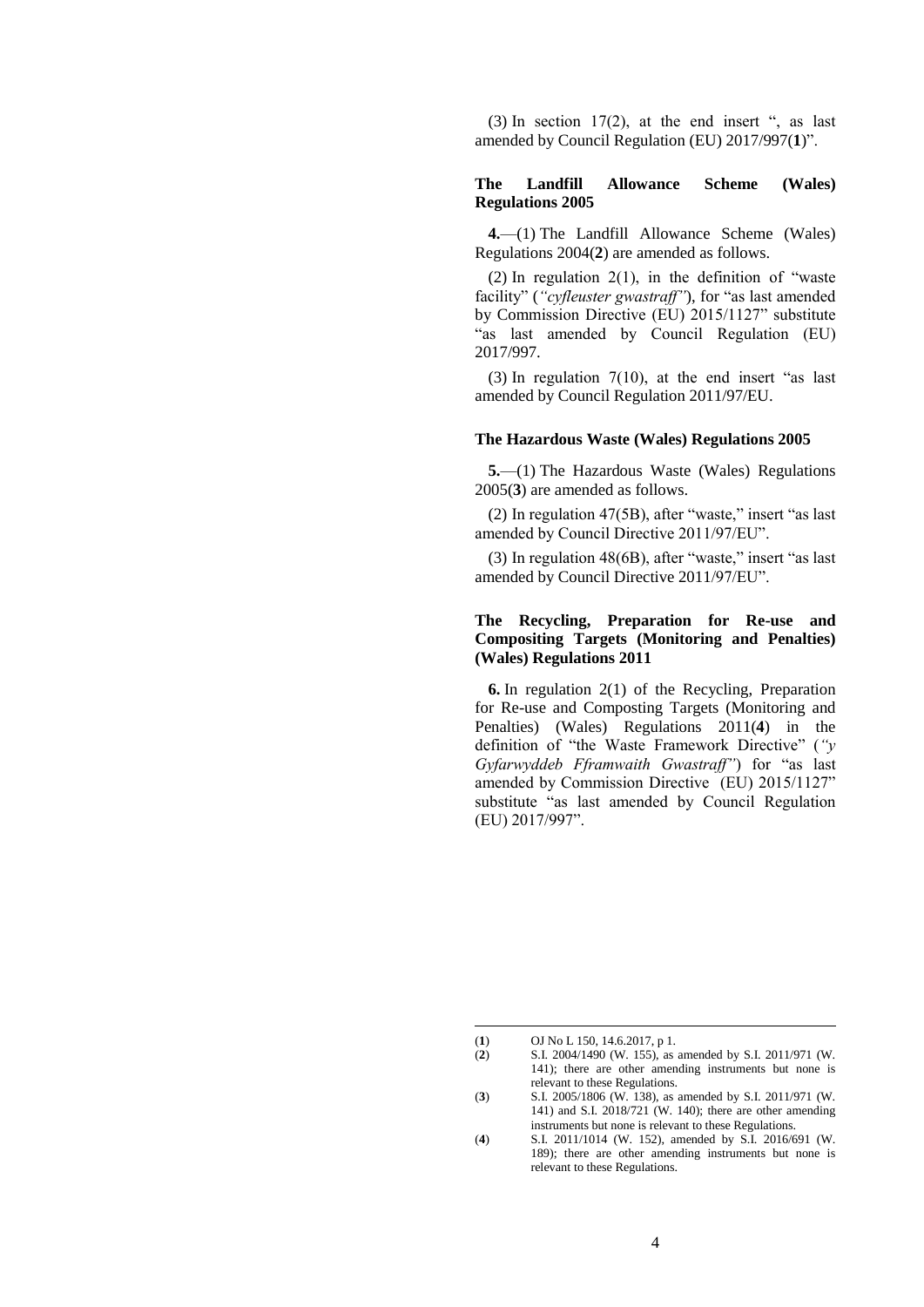# PART 3

# Amendment of primary legislation

## **The Waste (Wales) Measure 2010**

**7.**—(1) The Waste (Wales) Measure 2010(**1**) is amended as follows.

(2) In section 9(3) (as amended by regulation  $3(2)$ ), at the end insert—

", and read as if—

- (a) in Article 2—
	- (i) for point (a) there were substituted—
		- "(a) 'waste' has the meaning given by Article 3(1) of the Waste Framework Directive, as read with Articles 5 and 6 of that Directive;";
	- (ii) for point (c) there were substituted—
	- "(c) 'hazardous waste' has the meaning given in Article 3(2) of the Waste Framework Directive. ";
- (b) in Article 3(2), "Without prejudice to existing Community legislation," were omitted.".
- $(3)$  In section  $9A(3)$ 
	- (a) in the definition of "waste incineration plant" *("peiriant llosgi gwastraff"*), for "Directive 2010/75/EU of the European Parliament and of the Council on industrial emissions (integrated pollution prevention and control) (Recast)" substitute "Industrial Emissions Directive";
	- (b) in the definition of "waste co-incineration plant" ("*peiriant cydlosgi gwastraff*") for "that Directive" substitute "the Industrial Emissions Directive";
	- (c) after subsection (3) insert—

1

"(4) In this section, "Industrial Emissions Directive" means "Directive 2010/75/EU of the European Parliament and of the Council on industrial emissions(**2**), and read as if in Article 3—

<sup>(</sup>**1**) 2010 nawm 8. Section 9A was inserted by the Environment (Wales) Act 2016, s 67.

<sup>(</sup>**2**) OJ No L 334, 17.12.2010, p 17, as corrected by a corrigendum (OJ No L 158, 19.6.2012, p 25).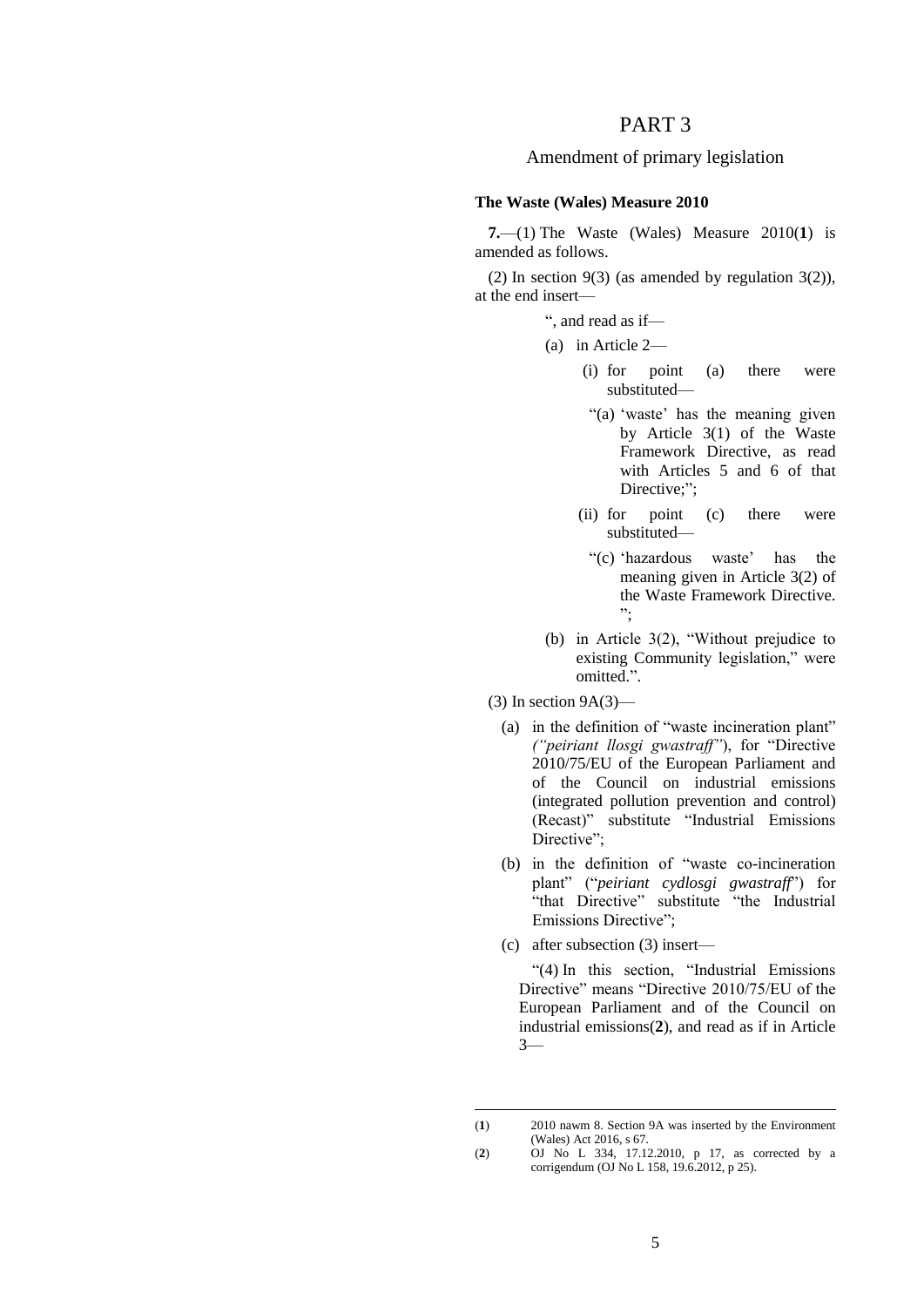- (a) in point (37), for "Directive 2008/98/EC of the European Parliament and of the Council of 19 November 2008 on waste" there were substituted "the Waste Framework Directive, as read with Articles 5 and 6 of that Directive";
- (b) in point (38), for "Directive 2008/98/EC" there were substituted "the Waste Framework Directive.

(5) In reading the Industrial Emissions Directive in accordance with subsection  $(4)$ , references in that Directive to the "Waste Framework Directive" (as inserted by subsection (4)) have the meaning given by section 17(2) of this measure.".

- (4) In section 17—
	- (a) in subsection (2) (as amended by regulation 3(3)), at the end insert ", and read in accordance with subsections (3) to (8)";
	- (b) after subsection (2) insert—

"(3) A reference to one or more member States in a provision imposing an obligation or conferring a discretion on a member State or member States is to be read as a reference to the Welsh Ministers, the Natural Resources Body for Wales or local authority which, immediately before exit day, was responsible for the United Kingdom's compliance with that obligation or able to exercise that discretion in respect of Wales.

(4) Article 2 is to be read as if—

- (a) in paragraph 2—
	- (i) in the words before point (a), for "other Community legislation" there were substituted "retained EU law";
	- (ii) in points (b) and (c), for "Regulation (EC) No 1774/2002" there were substituted "Regulation (EC) No 1069/2009";
	- (iii) in point (d), for the words from "Directive 2006/21/EC" to the end there were substituted "the Mining Waste Directive (see section 17A) ";
- (b) in paragraph 3, the words from "Without prejudice" to "Community legislation," were omitted;
- (c) paragraph 4 were omitted.

(5) Article 5 is to be read as if paragraph 2 were omitted.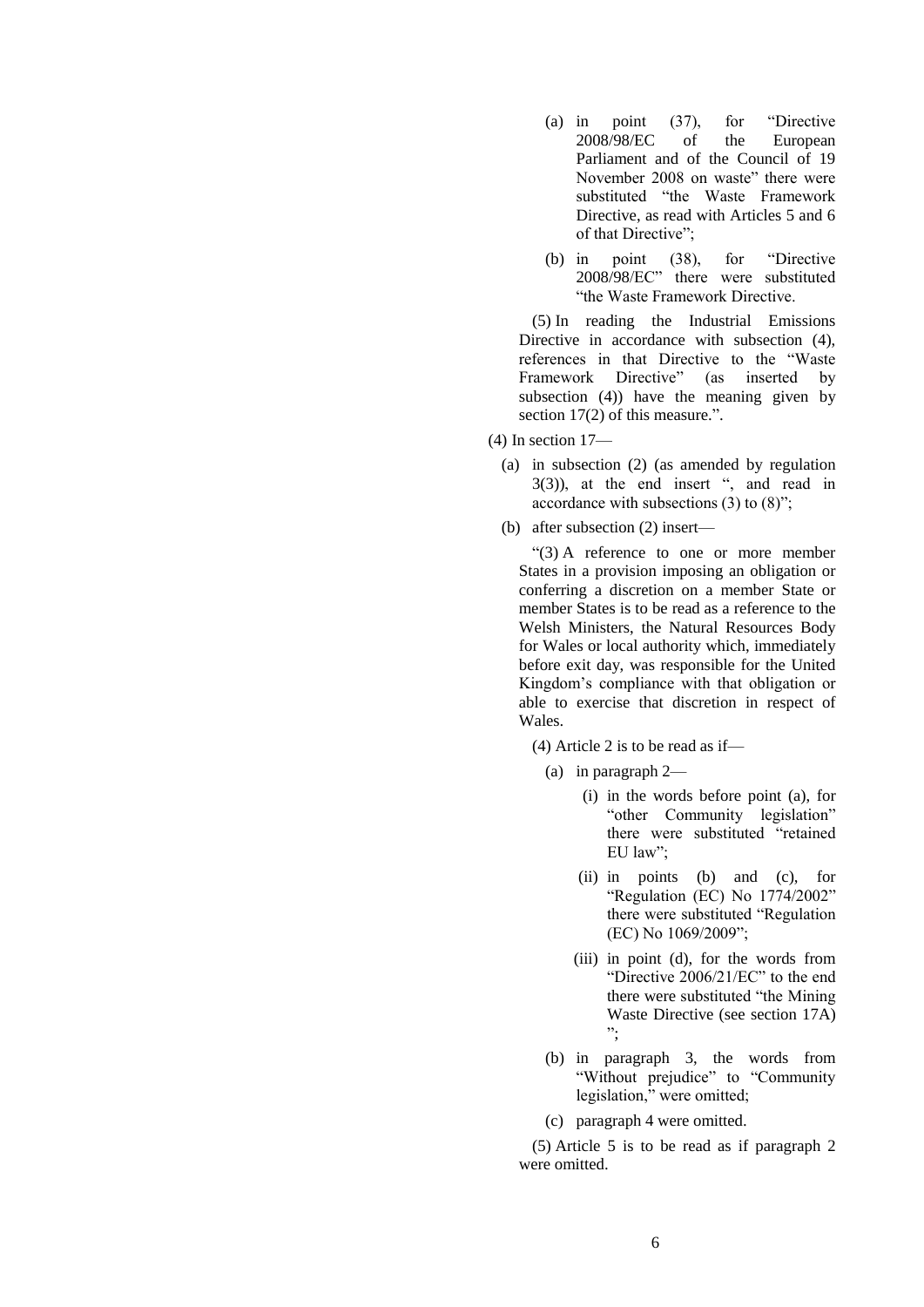- (6) Article 6 is to be read as if—
	- (a) paragraphs 1 to 3 were omitted;
	- (b) in paragraph 4—
		- (i) in the first sentence, for the words<br>from "Where criteria" to from "Where criteria" to "paragraphs 1 and 2" there were substituted "Except where waste ceases to be waste in accordance with Council Regulation (EU) No 333/2011, Commission Regulation (EU) No 1179/2012 or Commission Regulation (EU) No 715/2013";
		- (ii) the second sentence were omitted.
- (7) Article 7 is to be read as if—
	- (a) in paragraph 1—
		- (i) the first and second sentences were omitted;
		- (ii) in the third sentence, for "shall be binding" there were substituted "shall, subject to paragraph 1A, be binding";
	- (b) after paragraph 1, there were inserted—

"**1A.** Paragraph 1 is subject to—

- (a) a determination by the Welsh Ministers under regulation 8(1) of the Hazardous Waste (Wales) Regulations 2005(**1**) that a specific batch of waste is to be treated as hazardous waste;
- (b) a decision made by the Welsh Ministers under regulation 9(1) of the Hazardous Waste (Wales) Regulations 2005(**2**) that a specific batch of waste is to be treated as non-hazardous waste;
- (c) the treating of a specific batch of waste as hazardous or, as the case may be, non-hazardous, in accordance with regulations 8(2) or 9(2) of the Hazardous Waste (Wales) Regulations 2005(**3**);
- (d) regulations (if any) made by the Welsh Ministers under section 62A(2) of the Environmental

<sup>(</sup>**1**) Regulation 8(1) has been amended by S.I. 2011/971 (W.141) and S.I. 2015/1417 (W.141).

<sup>(</sup>**2**) Regulation 9(1) has been amended by S.I. 2011/971 (W.141) and S.I. 2015/1417 (W.141).

<sup>(</sup>**3**) Regulations 8(2) and 9(2) has been amended by S.I. 2015/1417 (W.141)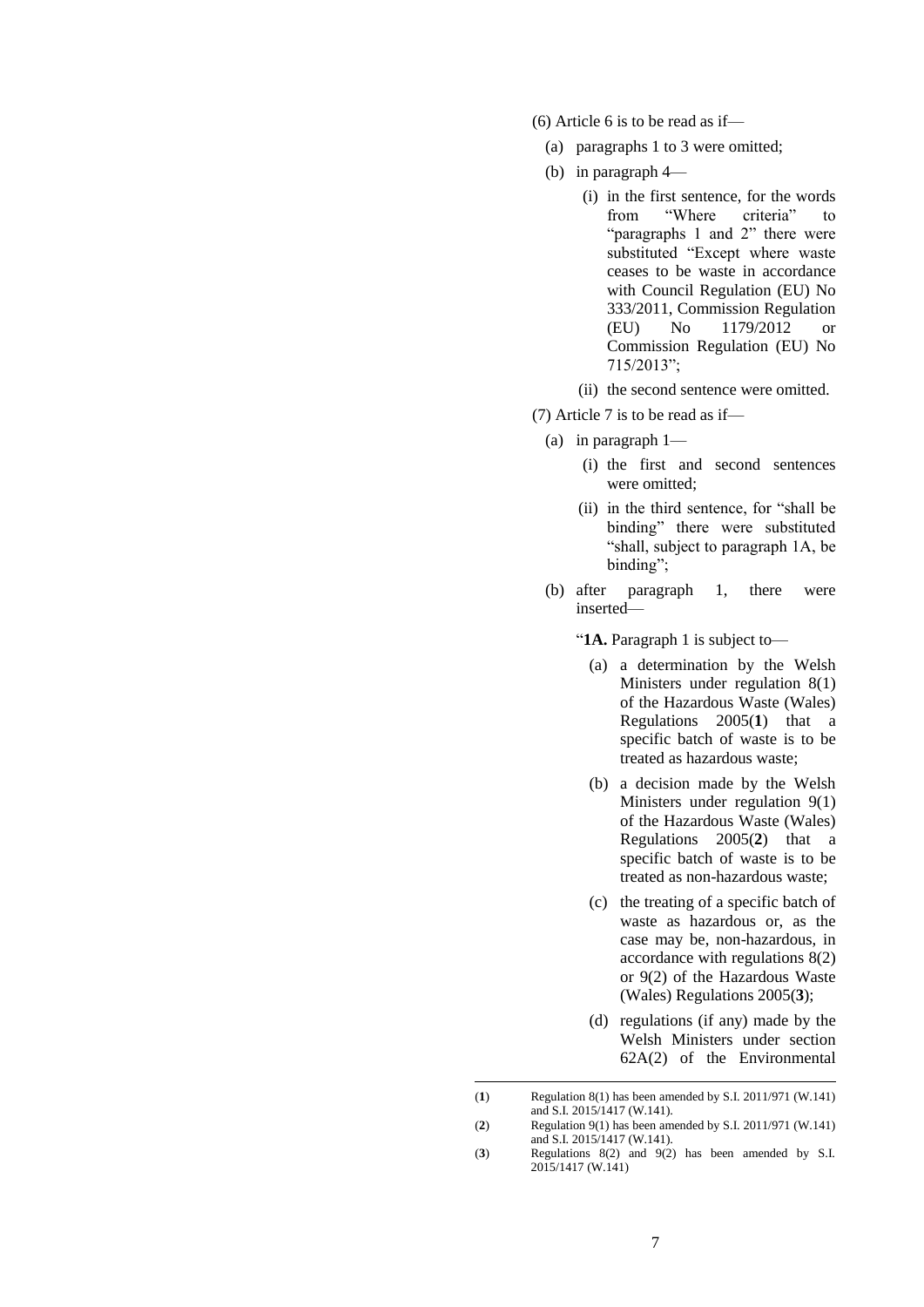Protection Act 1990 (lists of waste displaying hazardous properties)(**1**).";

- (c) paragraphs 2, 3 and 5 were omitted;
- (d) after paragraph 6 there were inserted—

"**6A.** In this Article, the "list of waste" means the list established by Commission Decision 2000/532/EC.";

(e) paragraph 7 were omitted.

(8) Annex 3 is to be read as if, in entry HP 9, in the second sentence, "in the Member States" were omitted."

(5) After section 17 insert—

## **"Meaning of the "Mining Waste Directive"**

**17A.—(**1**)** In reading Article 2 of the Waste Framework Directive in accordance with section 17(4), "the Mining Waste Directive" (as inserted by paragraph  $(a)(iii)$  of section  $17(4)$ ) means Directive 2006/21/EC of the European Parliament and of the Council on the management of waste from extractive industries(**2**), read in accordance with subsections  $(2)$  to  $(5)$ .

(2) Article 2 is to be read as if—

- (a) in paragraph 2(c), the reference to Article 11(3)(j) of Directive 2000/60/EC(**3**) were a reference to that Article read in accordance with subsection (4);
- (b) paragraphs 3 and 4 were omitted**.**

(3) Article 3(1) is to be read as if, for "Article 1(a) of Directive 75/442/EEC" there were substituted "Article 3(1) of the Waste Framework Directive, as read with Articles 5 and 6 of that Directive".

(4) For the purposes of subsection  $(2)(a)$ , Article 11(3)(j) of Directive 2000/60/EC is to be read as if—

(a) the first reference to "Member States" were a reference to the Welsh Ministers or the Natural Resources Body for Wales;

<sup>(</sup>**1**) 1990 c.43. Section 62A was inserted by S.I. 2005/894, and amended by S.I. 2011/988, 2015/1360, 2018/721 (W.140) and 2018/942.

<sup>(</sup>**2**) OJ No L 102, 11.4.2006, p 15, as amended by Regulation (EC) No 596/2009 of the European Parliament and of the Council (OJ No L 118, 18.7.2009, p 14).

<sup>(</sup>**3**) OJ No L 327, 22.12.2000, p 1, as last amended by Commission Directive 2014/101/EU (OJ No L 311, 31.10.2014, p 32).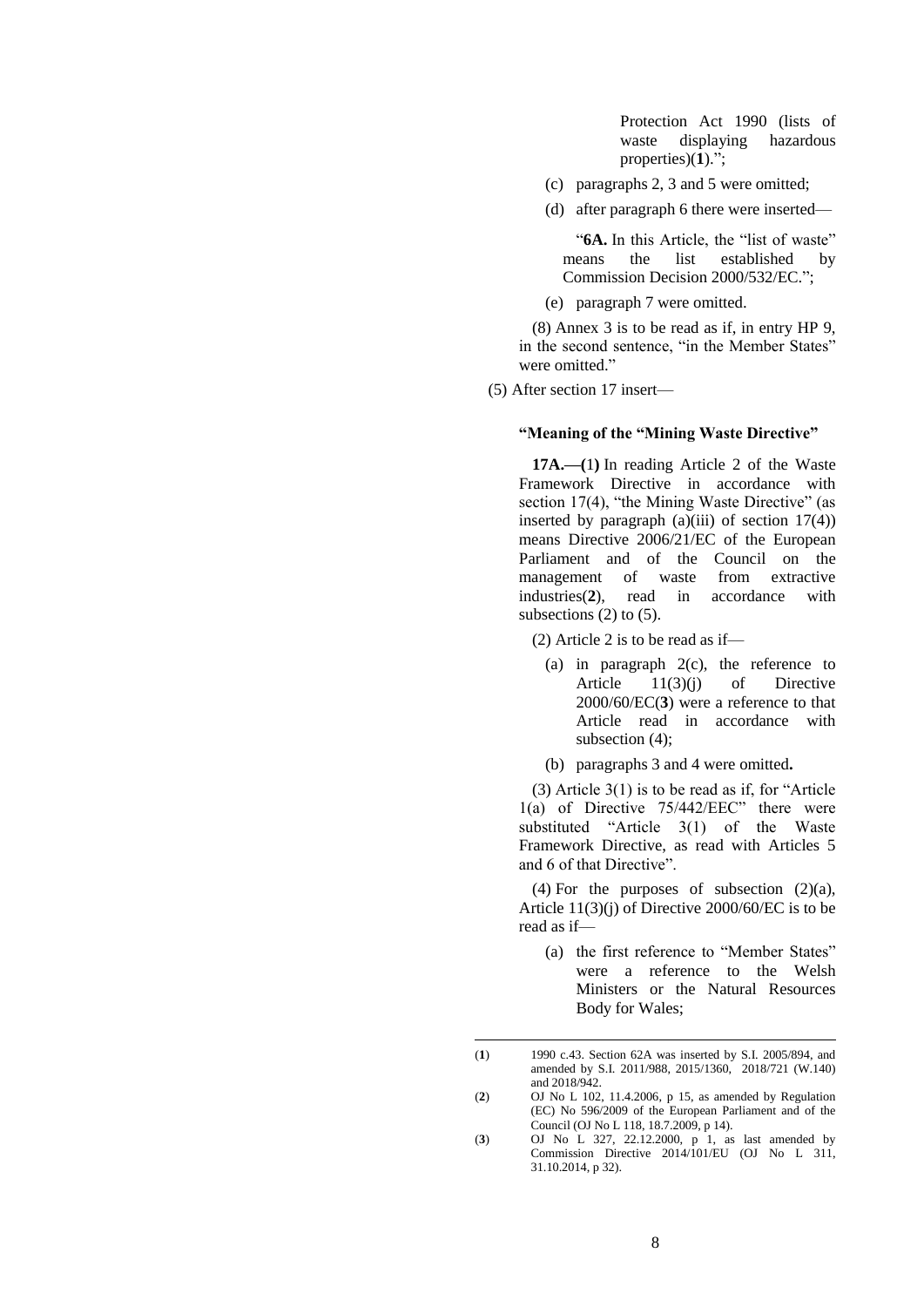(b) at the end there were inserted—

"and "environmental objectives", in relation to a river basin district within the meaning of the Water Environment (Water Framework Directive) (England and Wales) Regulations 2017(**1**) has the same meaning as in those Regulations..

(5) In reading the Mining Waste Directive in accordance with subsection (3), the reference in that Directive, to the "Waste Framework Directive" (as inserted by subsection (3)) has the meaning given by section 17(2) of this measure.".

# PART 4

## Amendment of subordinate legislation

## **The Landfill Allowances Scheme (Wales) Regulations 2004**

**8.**—(1) The Landfill Allowances Scheme (Wales) Regulations 2004(**2**) are amended as follows.

(2) In regulation  $2(1)(3)$ , in the definition of "waste" facility" (*"cyfleuster gwastraff"*) (as substituted by regulation 4(2)), for "Directive 2008/98/EC of the European Parliament and of the Council on waste as last amended by Council Regulation (EU) 2017/997", substitute "the Waste Framework Directive".

(3) After the definition of "waste facility" (*"cyfleuster gwastraff"*) insert—

> "the Waste Framework Directive" (*"y Gyfarwyddeb Fframwaith Gwastraff"*) means Directive 2008/98/EC of the European Parliament and of the Council on waste(**4**) as last amended by Council Regulation (EU) 2017/997(**5**), and read in accordance with paragraphs (3) to (9).

(4) After paragraph (2) insert—

"(3) A reference to one or more member States in a provision imposing an obligation or conferring a discretion on a member State or member States is to be read as a reference to the Welsh Ministers, the Natural Resources Body for Wales or local authority which, immediately

<sup>(</sup>**1**) S.I. 2017/407, to which there are amendments not relevant to these Regulations.

<sup>(</sup>**2**) S.I. 2004/1490 (W.155).

The definition of Waste Facility has been amended by SI.2011/971 (W.141) and S.I. 2016/691 (W.189). There are other amendments but none is relevant.

<sup>(</sup>**4**) OJ No L 312, 22.11.08, p 3.

<sup>(</sup>**5**) OJ No L 150, 14.6.2017, p 1.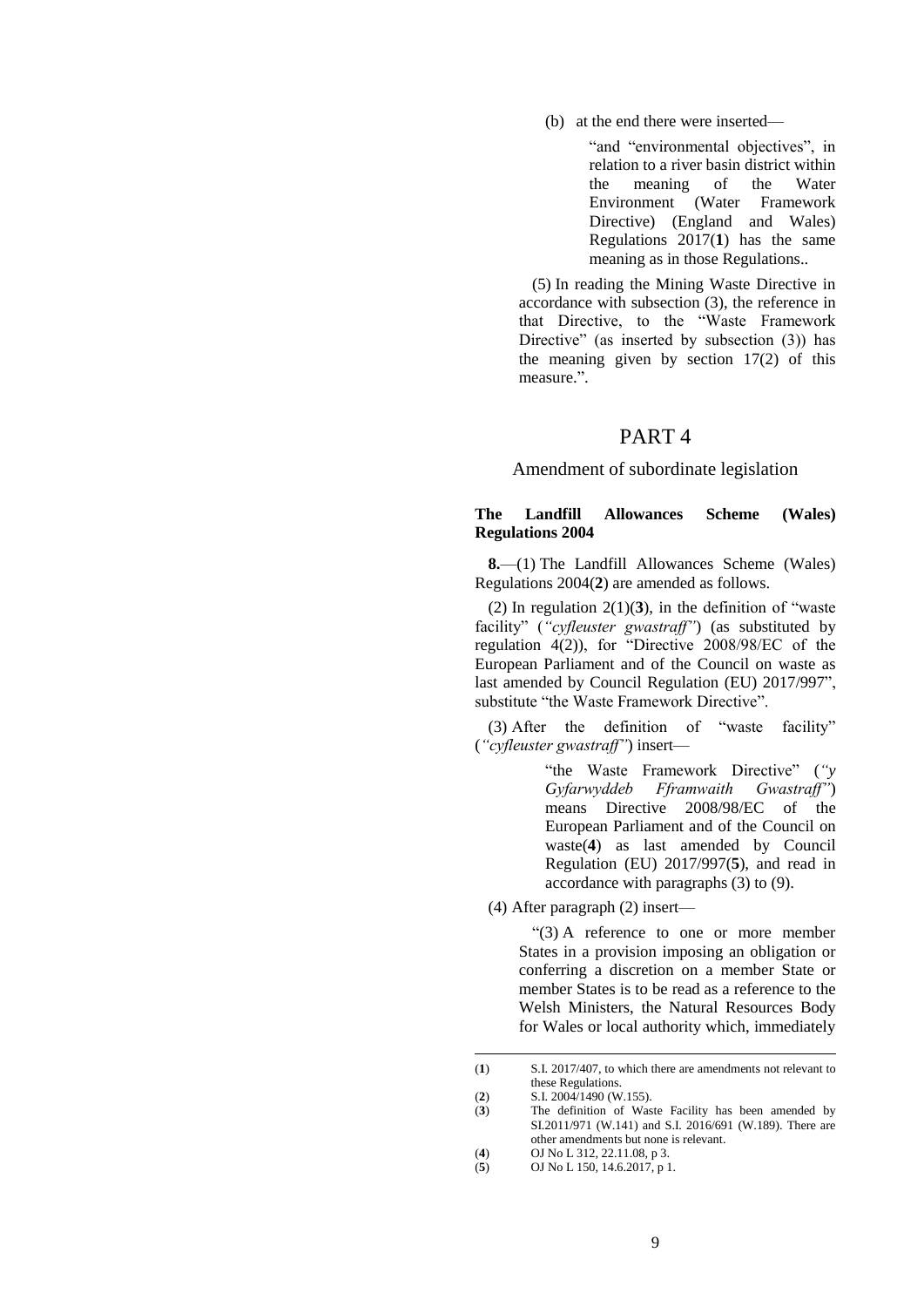before exit day, was responsible for the United Kingdom's compliance with that obligation or able to exercise that discretion in respect of Wales.

- (4) Article 2 is to be read as if—
	- (a) in paragraph 2—
		- (i) in the words before point (a), for "other Community legislation" there were substituted "retained EU law";
		- (ii) in points (b) and (c), for "Regulation (EC) No 1774/2002" there were substituted "Regulation (EC) No 1069/2009";
		- (iii) in point (d), for the words from "Directive 2006/21/EC" to the end there were substituted "the Mining Waste Directive (see regulation  $2A)$ ";
	- (b) in paragraph 3, the words from "Without prejudice" to "Community legislation," were omitted;
	- (c) paragraph 4 were omitted.

(5) Article 5 is to be read as if paragraph 2 were omitted.

- (6) Article 6 is to be read as if—
	- (a) paragraphs 1 to 3 were omitted;
	- (b) in paragraph 4—
		- (i) in the first sentence, for the words<br>from "Where criteria" to from "Where criteria" to "paragraphs 1 and 2" there were substituted "Except where waste ceases to be waste in accordance with Council Regulation (EU) No 333/2011, Commission Regulation (EU) No 1179/2012 or Commission Regulation (EU) No 715/2013";
		- (ii) the second sentence were omitted.

(7) Article 7 is to be read as if—

- (a) in paragraph 1—
	- (i) the first and second sentences were omitted:
	- (ii) in the third sentence, for "shall be binding" there were substituted "shall, subject to paragraph 1A, be binding";
- (b) after paragraph 1, there were inserted—

"**1A.** Paragraph 1 is subject to—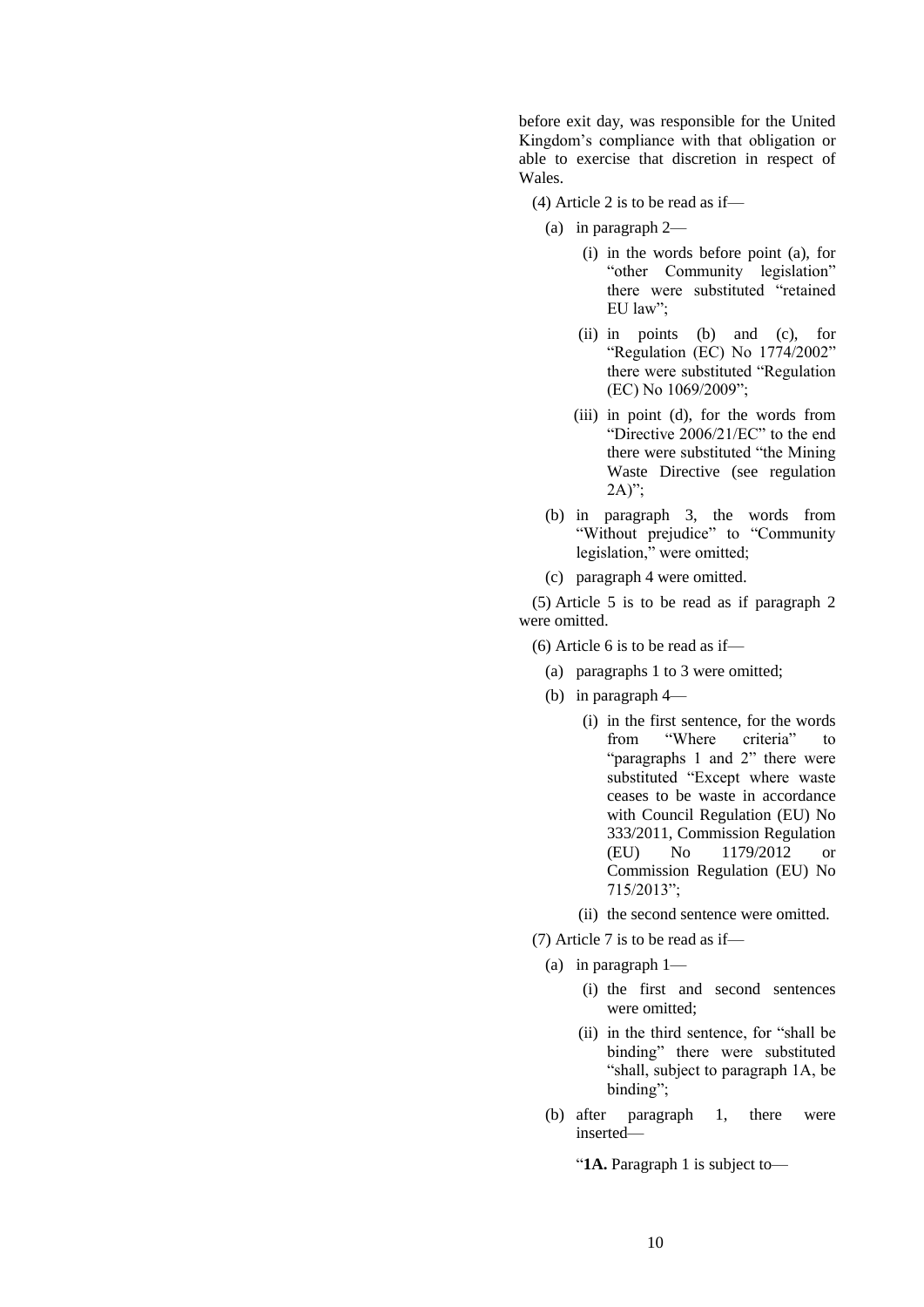- (a) a determination by the Welsh Ministers under regulation 8(1) of the Hazardous Waste (Wales) Regulations 2005 that a specific batch of waste is to be treated as hazardous waste;
- (b) a decision made by the Welsh Ministers under regulation 9(1) of the Hazardous Waste (Wales) Regulations 2005 that a specific batch of waste is to be treated as non-hazardous waste;
- (c) the treating of a specific batch of waste as hazardous or, as the case may be, non-hazardous, in accordance with regulations 8(2) or 9(2) of the Hazardous Waste (Wales) Regulations 2005;
- (d) regulations (if any) made by the Welsh Ministers under section 62A(2) of the Environmental Protection Act 1990 (lists of waste displaying hazardous properties).";
- (c) paragraphs 2, 3 and 5 were omitted;
- (d) after paragraph 6 there were inserted—

"**6A.** In this Article, the "list of waste" means the list established by Commission Decision 2000/532/EC.";

(e) paragraph 7 were omitted.

(8) Annex 3 is to be read as if, in entry HP 9, in the second sentence, "in the Member States" were omitted.

(9) In paragraph (3) "local authority" means a county council or a county borough council.".

(5) After regulation 2, insert—

## **"Meaning of "the Mining Waste Directive" in regulation 2**

**2A.—(1)** In regulation  $2(4)(a)(iii)$ , "the Mining Waste Directive" means Directive 2006/21/EC of the European Parliament and of the Council on the management of waste from extractive industries, read in accordance with paragraphs (2) to (4).

(2) Article 2 is to be read as if—

- (a) in paragraph 2(c), the reference to Article 11(3)(j) of Directive 2000/60/EC were a reference to that Article read in accordance with paragraph (4) of this regulation;
- (b) paragraphs 3 and 4 were omitted.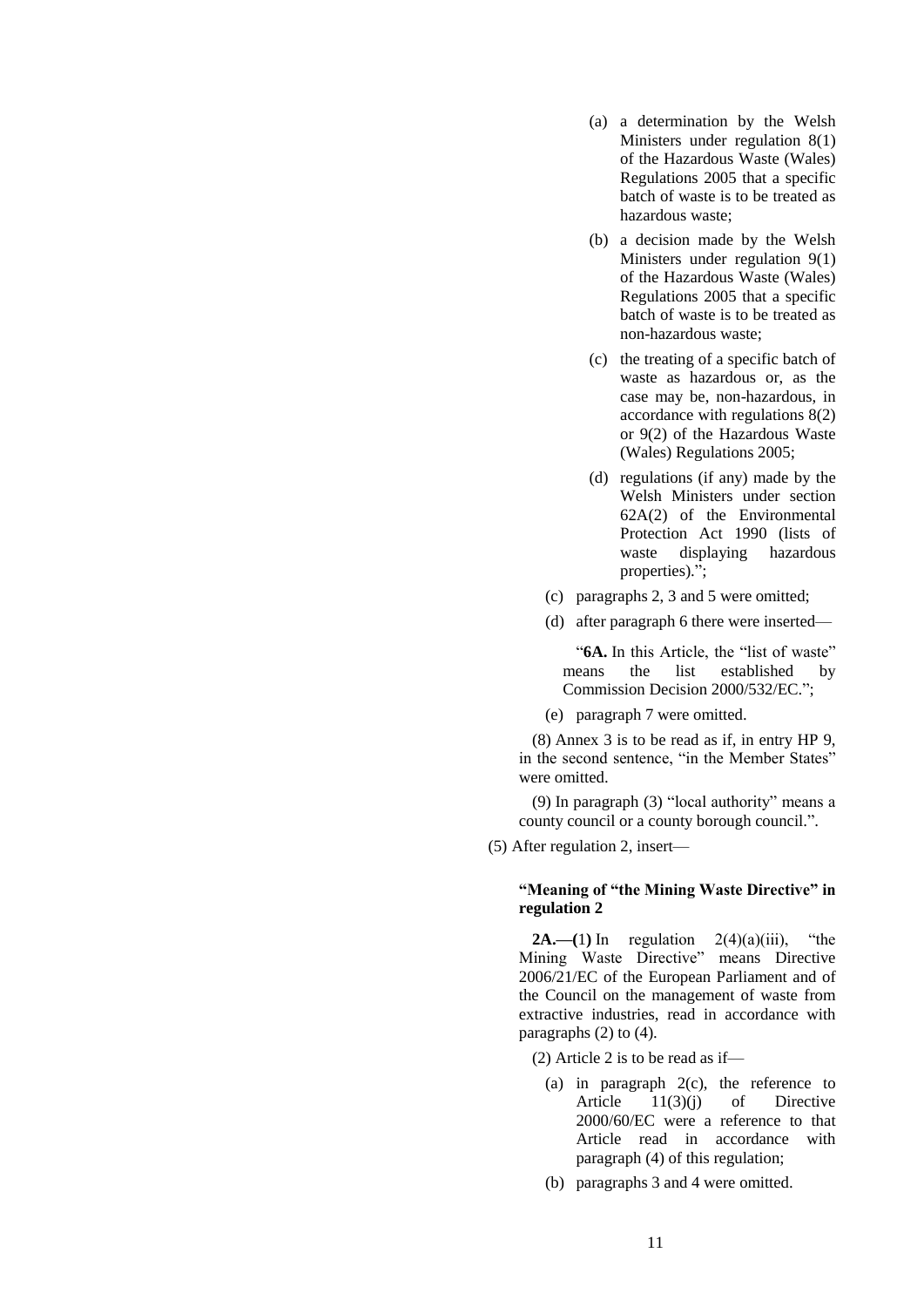(3) Article 3(1) is to be read as if, for "Article 1(a) of Directive 75/442/EC" there were substituted "Article 3(1) of the Waste Framework Directive, as read with Articles 5 and 6 of that Directive".

(4) For the purposes of paragraph  $(2)(a)$ , Article 11(3)(j) of Directive 2000/60/EC is to be read as if—

- (a) the first reference to "Member States" were a reference to the Welsh Ministers or the Natural Resources Body for Wales;
- (b) at the end, there were inserted—

"and "environmental objectives", in relation to a river basin district within the meaning of the Water Environment (Water Framework Directive) (England and Wales) Regulations 2017 has the same meaning as in those Regulations."."

(6) In regulation 7(10) (as amended by regulation 4(3)), at the end, insert "read in accordance with paragraph (11).

(7) After paragraph (10) insert—

" $(11)$  For the purposes of regulation 7(10), the Directive is to be read as if—

- (a) in Article 2—
	- (i) for point (a) there were substituted—
	- "(a) 'waste' has the meaning given by Article 3(1) of the Waste Framework Directive, as read with Article 5 and 6 of that Directive;":
	- (ii) for point (c) there were substituted—
		- "(c) 'hazardous waste' has the meaning given by Article 3(2) of the Waste Framework Directive. ".
- (b) in Article 3(2), "Without prejudice to existing Community legislation," were omitted.".

### **The Hazardous Waste (Wales) Regulations 2005**

**9.**—(1) The Hazardous Waste (Wales) Regulations 2005(**1**) are amended as follows.

(2) In regulation  $2(1)$ —

<sup>(</sup>**1**) S.I. 2005/1806 (W.138).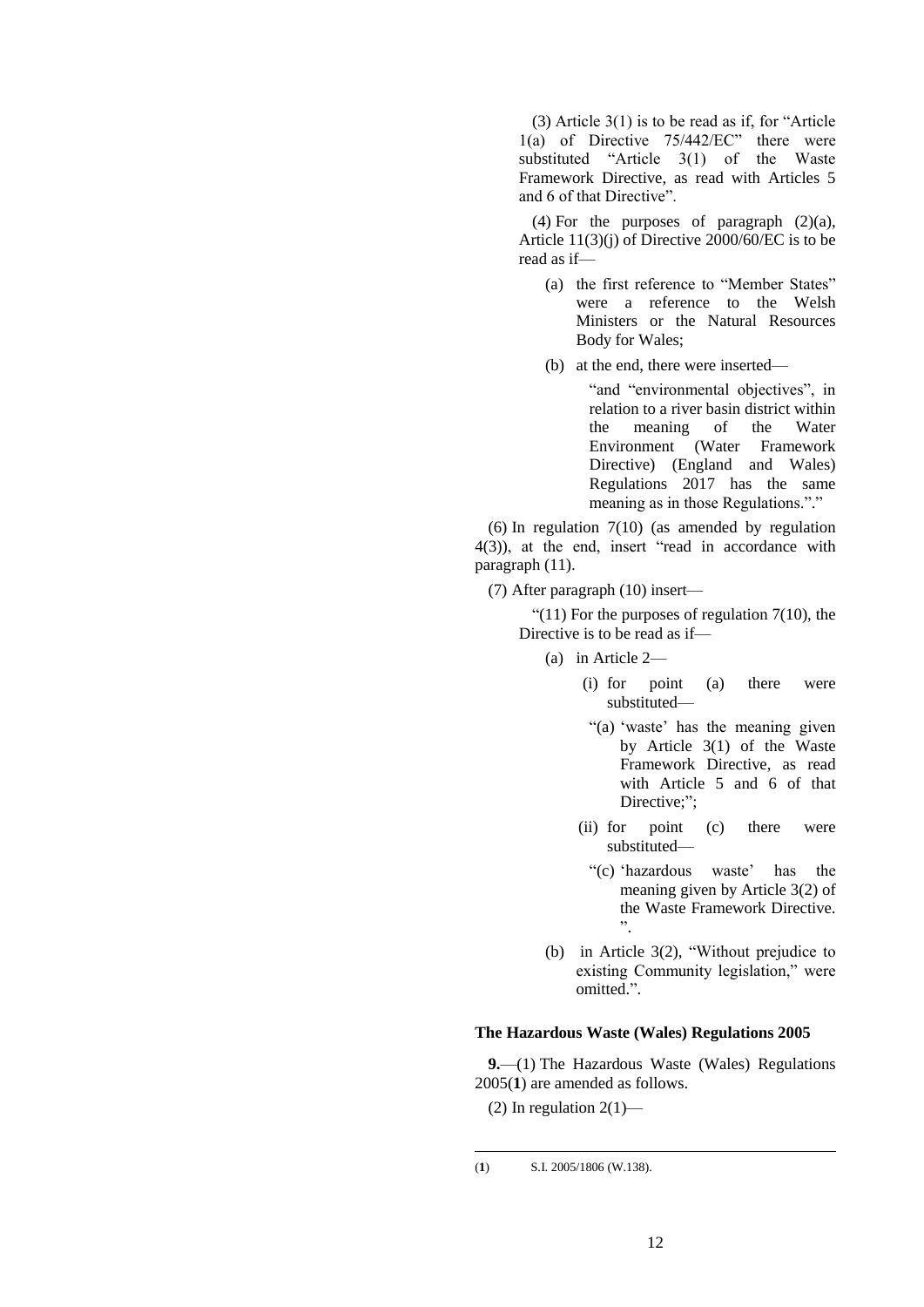- (a) in sub-paragraph (a), at the end insert ", and read in accordance with regulation 2A";
- (b) in sub-paragraph  $(b)(i)$ , at the end insert ", as read with Articles 5 and 6 of that Directive".

## **"Meaning of the Waste Directive**

**2A**.—(1) For the purposes of these Regulations, the Waste Directive is to be read in accordance with this regulation.

(2) A reference to one or more member States in a provision imposing an obligation or conferring a discretion on a member State or member States is to be read as a reference to the appropriate authority or local authority which, immediately before exit day, was responsible for the United Kingdom's compliance with that obligation or able to exercise that discretion in respect of Wales.

(3) Article 2 is to be read as if—

- (a) in paragraph 2—
	- (i) in the words before point (a), for "other Community legislation" there were substituted "retained EU law";
	- (ii) in points (b) and (c), for "Regulation (EC) No 1774/2002" there were substituted "Regulation (EC) No 1069/2009";
	- (iii) in point (d), for the words from "Directive 2006/21/EC" to the end there substituted "the Mining Waste Directive";
- (b) in paragraph 3, the words from "Without prejudice" to "Community legislation," were omitted;

(c) paragraph 4 were omitted.

(4) Article 3(20) is to be read as if for "Article 2(11) of Directive 96/61/EC" there were substituted "Article 3(10) of the Industrial Emissions Directive".

(5) Article 5 is to be read as if paragraph 2 were omitted.

- (6) Article 6 is to be read as if—
	- (a) paragraphs 1 to 3 were omitted;
	- (b) in paragraph 4—
		- (i) in the first sentence, for the words from "Where criteria" to "paragraphs 1 and 2" there were substituted "Except where waste ceases to be waste in accordance

<sup>(3)</sup> After regulation 2 insert—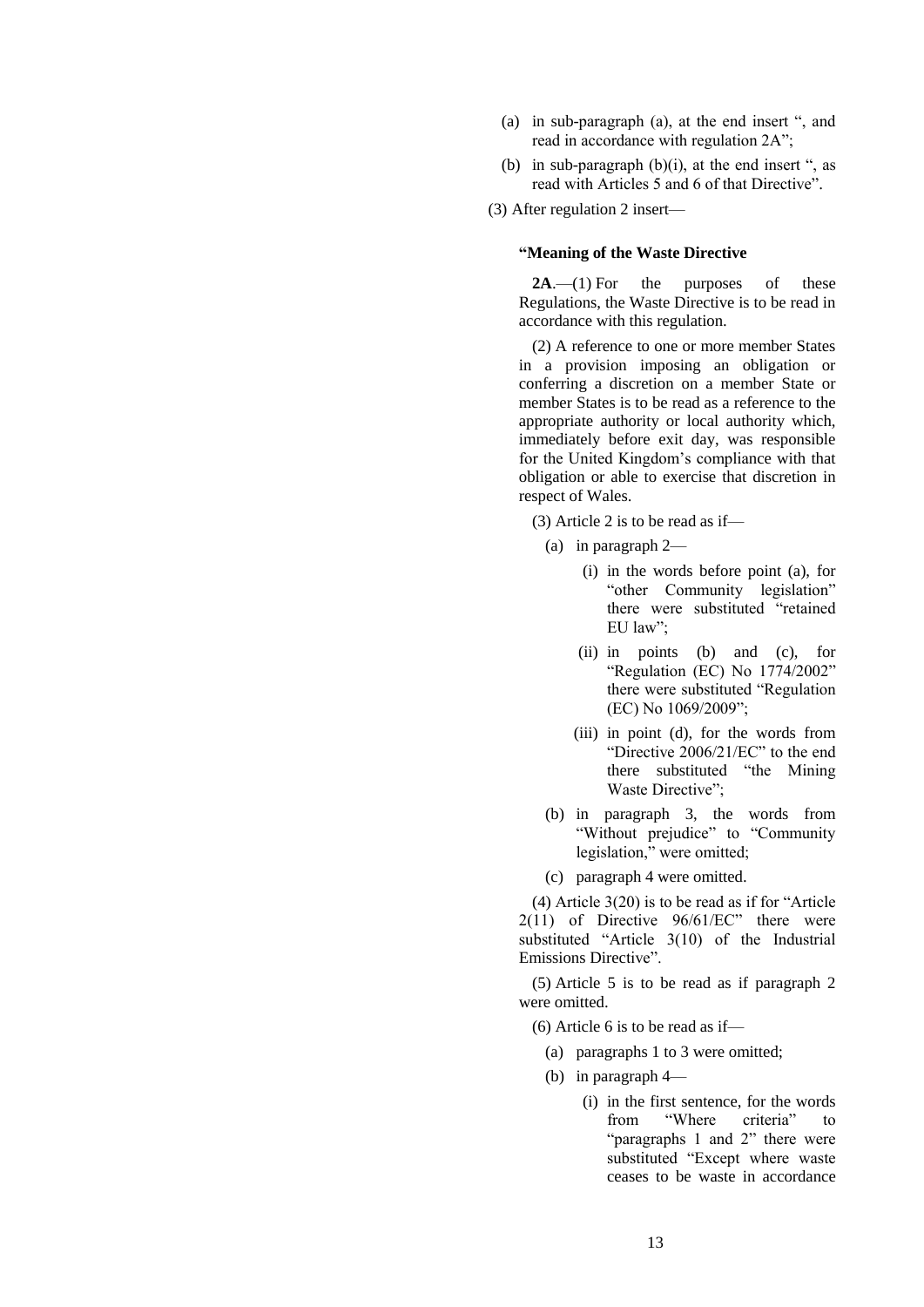with Council Regulation (EU) No 333/2011, Commission Regulation (EU) No 1179/2012 or Commission Regulation (EU) No 715/2013";

(ii) the second sentence were omitted.

- (7) Article 7 is to be read as if—
	- (a) in paragraph 1—
		- (i) the first and second sentences were omitted;
		- (ii) in the third sentence, for "shall be binding" there were substituted "shall, subject to paragraph 1A, be binding";
	- (b) after paragraph 1, there were inserted—

"**1A.** Paragraph 1 is subject to—

- (a) a determination by the Welsh Ministers under regulation 8(1) of the Hazardous Waste (Wales) Regulations 2005 that a specific batch of waste is to be treated as hazardous waste;
- (b) a decision made by the Welsh Ministers under regulation 9(1) of the Hazardous Waste (Wales) Regulations 2005 that a specific batch of waste is to be treated as non-hazardous waste;
- (c) the treating of a specific batch of waste as hazardous or, as the case may be, non-hazardous, in accordance with regulations 8(2) or 9(2) of the Hazardous Waste (Wales) Regulations 2005;
- (d) regulations (if any) made by the Welsh Ministers under section 62A(2) of the Environmental Protection Act 1990 (lists of waste displaying hazardous properties).";
- (c) paragraphs 2, 3 and 5 were omitted;
- (d) after paragraph 6 there were inserted—

"6A. In this Article, the "list of waste" means the list established by Commission Decision 2000/532/EC.";

- (e) paragraph 7 were omitted.
- (8) Article 19 is to be read as if—
	- (a) in paragraph 1, for "Community" there was substituted "national";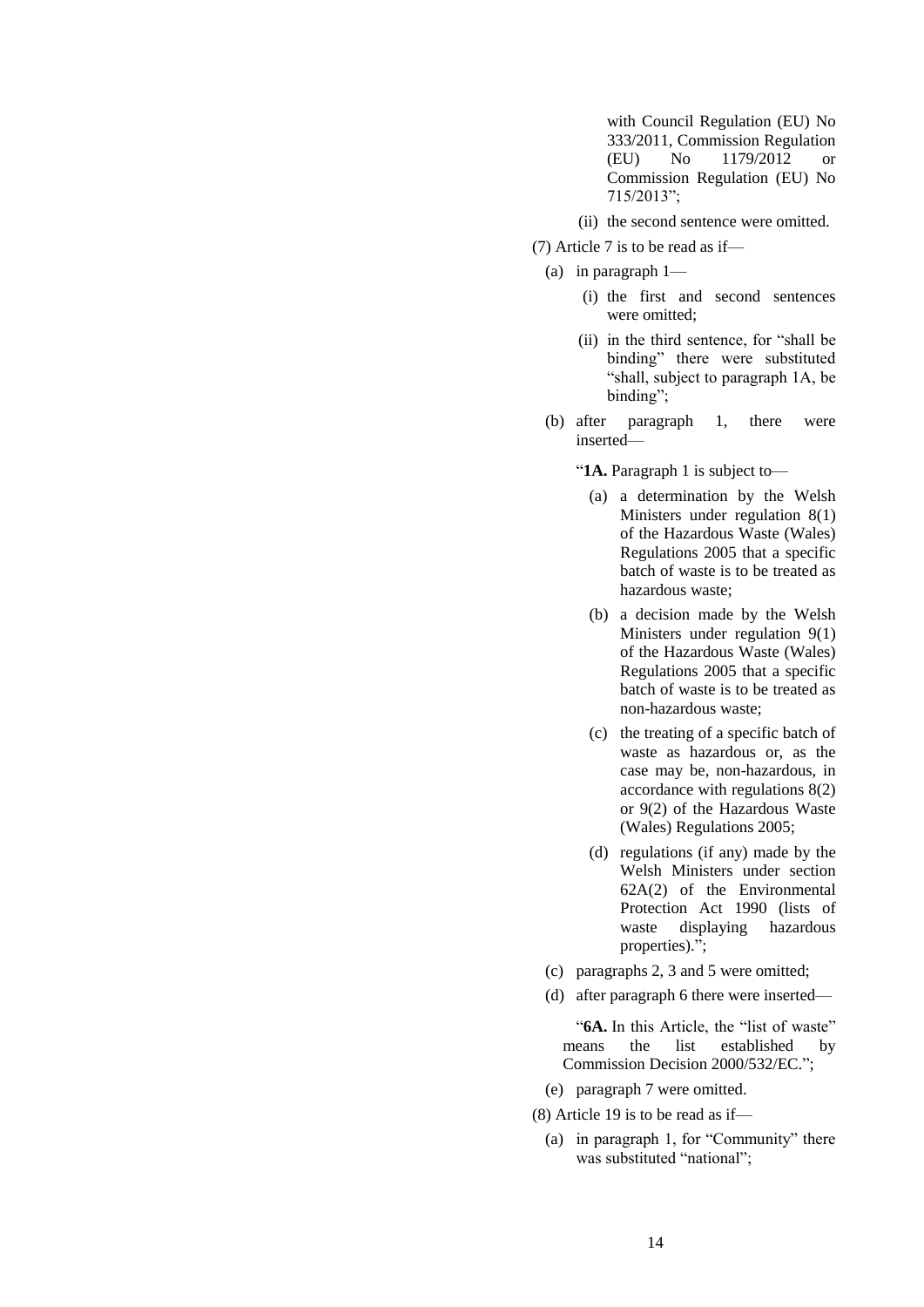(b) in paragraph 2, for "a Member State" there were substituted "Wales".

(9) Annex 3 is to be read as if, in entry HP 9, in the second sentence, "in the Member States" were omitted.

(10) In paragraph (2) "local authority" means a county council or a county borough council.

# **Meaning of the "Mining Waste Directive" and "Industrial Emissions Directive"**

**2B.**—(1) In regulation  $2A(3)(a)(iii)$ , "the Mining Waste Directive" means Directive 2006/21/EC of the European Parliament and of the Council on the management of waste from extractive industries, read in accordance with paragraphs (2) and (3).

(2) Article 2 is to be read as if—

- (a) in paragraph 2(c), the reference to Article 11(3)(j) of Directive 2000/60/EC were a reference to that Article read in accordance with paragraph (7) of this regulation;
- (b) paragraphs 3 and 4 were omitted**.**

(3) Article 3(1) is to be read as if, for "Article 1(a) of Directive 75/442/EEC" there were substituted "Article 3(1) of the Waste Directive, as read with Articles 5 and 6 of that Directive".

(4) In regulation 2A(4), "the Industrial Emissions Directive" means Directive 2010/75/EU of the European Parliament and of the Council on industrial emissions (integrated pollution prevention and control)(**1**), read in accordance with paragraphs (5) and (6).

(5) Article 3 is to be read as if—

- (a) in point  $(1)(a)$ , for the words from "Article 1" to the end there were substituted "Article 4(78) of Council Directive 2013/59/Euratom laying down basic safety standards for protection against the dangers arising from exposure to ionising radiation(**2**)";
- (b) in point (10)(b), for "Member State in question" there were substituted "United Kingdom";
- (c) in point (23), for the words from "point 1" to the end there were substituted

<sup>(</sup>**1**) OJ No L 334 , 17.12.2010, p 17, as corrected by a corrigendum (OJ No L 158, 19.6.2012, p 25).

<sup>(</sup>**2**) OJ L 13, 17.1.2014, p 1, as corrected by a corrigendum (OJ No L 072, 17.3.2016, p 69).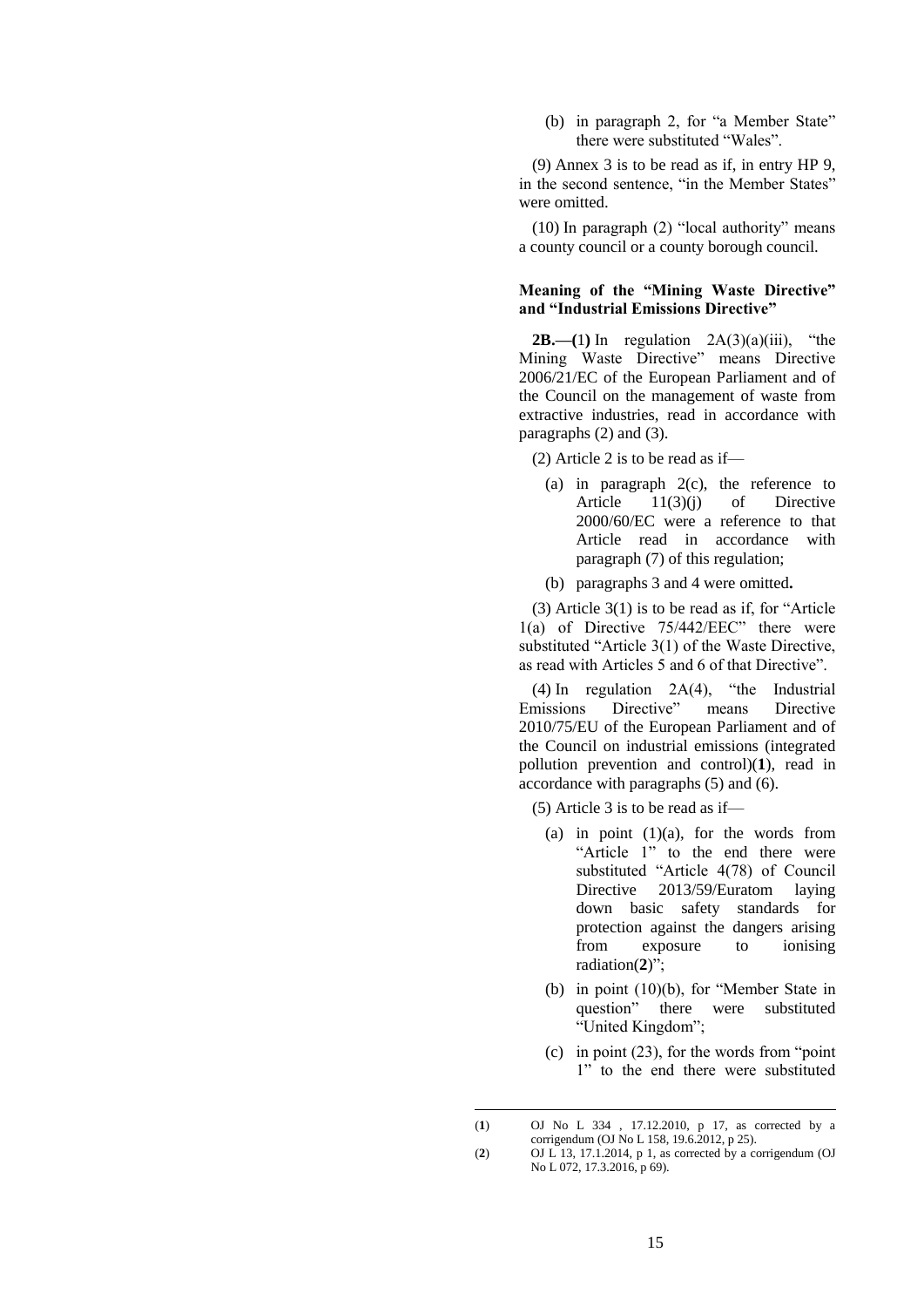"point 1 of the second subparagraph of<br>Article 2 of Council Directive Article 2 of Council Directive<br>2009/158/EC on animal health 2009/158/EC conditions governing intra-Community trade in, and imports from third countries of, poultry and hatching eggs $(1)$ ";

(d) in point (37), for "Directive 2008/98/EC of the European Parliament and of the Council of 19 November 2008 on waste" there were substituted "the Waste Directive, as read with Articles 5 and 6 of that Directive".

 $(6)$  Annex 1 is to be read as if—

- (a) in the words before point 1, the second paragraph were omitted;
- (b) in point 5.3—
	- (i) in point (a), in the words before point (i), for "Council Directive 91/271/EEC of 21 May 1991 concerning urban waste-water treatment" there were substituted "the Urban Waste Water Treatment (England and Wales) Regulations 1994(**2**)";
	- (ii) in point (b), in the words before point (i), for "Directive 91/271/EEC" there were substituted "the Urban Waste Water Treatment (England and Wales) Regulations 1994";
- (c) in point 5.4, the reference to Council Directive 1999/31/EC of 26 April 1999 on the landfill of waste were a reference to the Landfill Directive;
- (d) in point 6.9, for "Directive 2009/31/EC" there were substituted "the EU-derived domestic legislation which transposed Directive 2009/31/EC in respect of Wales";
- (e) in point 6.11, for "Directive 91/271/EEC" there were substituted "the Urban Waste Water Treatment (England and Wales) Regulations 1994".

(7) For the purposes of paragraph  $(2)(a)$ , Article 11(3)(j) of Directive 2000/60/EC is to be read as if—

<sup>(</sup>**1**) OJ No L 343, 22.12.2009, p 74, as last amended by Commission Implementing Decision 2011/879/EU (OJ No L 343, 23.12.2011, p 105).

<sup>(</sup>**2**) S.I. 1994/2841.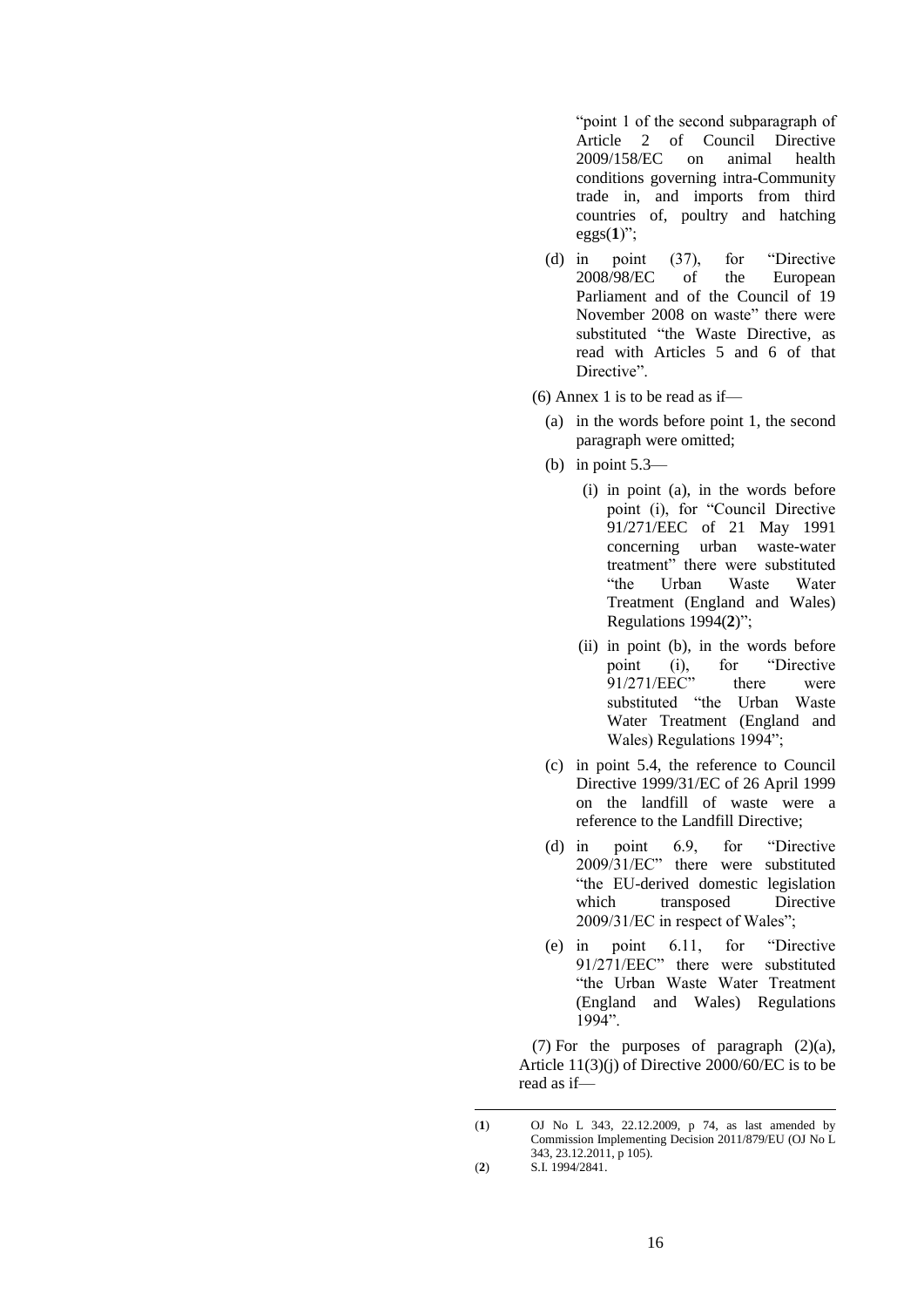- (a) the first reference to "Member States" were a reference to the appropriate authority;
- (b) at the end, there were inserted—

"and "environmental objectives", in relation to a river basin district within the meaning of the Water Environment (Water Framework Directive) (England and Wales) Regulations 2017, has the same meaning as in those Regulations".

- (4) In regulation  $5(1)$ 
	- (a) in the relevant place insert—

"appropriate authority" ("awdurdod priodol") means the Welsh Ministers, NRBW or the Agency;";

(b) after the definition of "hazardous waste" ("gwastraff peryglus") insert—

"the Landfill Directive" ("y Gyfarwyddeb<br>Dirlenwi") means Council Directive Dirlenwi") means Council Directive 1999/31/EC on the landfill of waste(**1**), as last amended by Council Directive 2011/97/EU(**2**), and read as if—

- (a) in Article 2—
	- (i) for point (a) there were substituted—
		- "(a) 'waste' has the meaning given by regulation  $2(1)(b)$  of the Hazardous Waste (Wales) Regulations 2005;";
	- (ii) for point (c) there were substituted—
	- "(c) 'hazardous waste' has the meaning given in regulation 6 of the Hazardous Waste (Wales) Regulations 2005.";
- (b) in Article 3(2), "Without prejudice to existing Community legislation," were omitted.".
- (5) In regulation 8—
	- (a) in paragraph  $(2)$ 
		- (i) omit the words from "by the Secretary of State" to "may be,";
		- (ii) for "Article  $7(2)$  of the Waste Directive" substitute "paragraph (3)";
	- (b) after paragraph (2) insert—

<sup>(</sup>**1**) OJ No L 182, 16.7.1999, p 1.<br>(**2**) OJ No L 328, 10.12.2011, p 4

<sup>(</sup>**2**) OJ No L 328, 10.12.2011, p 49.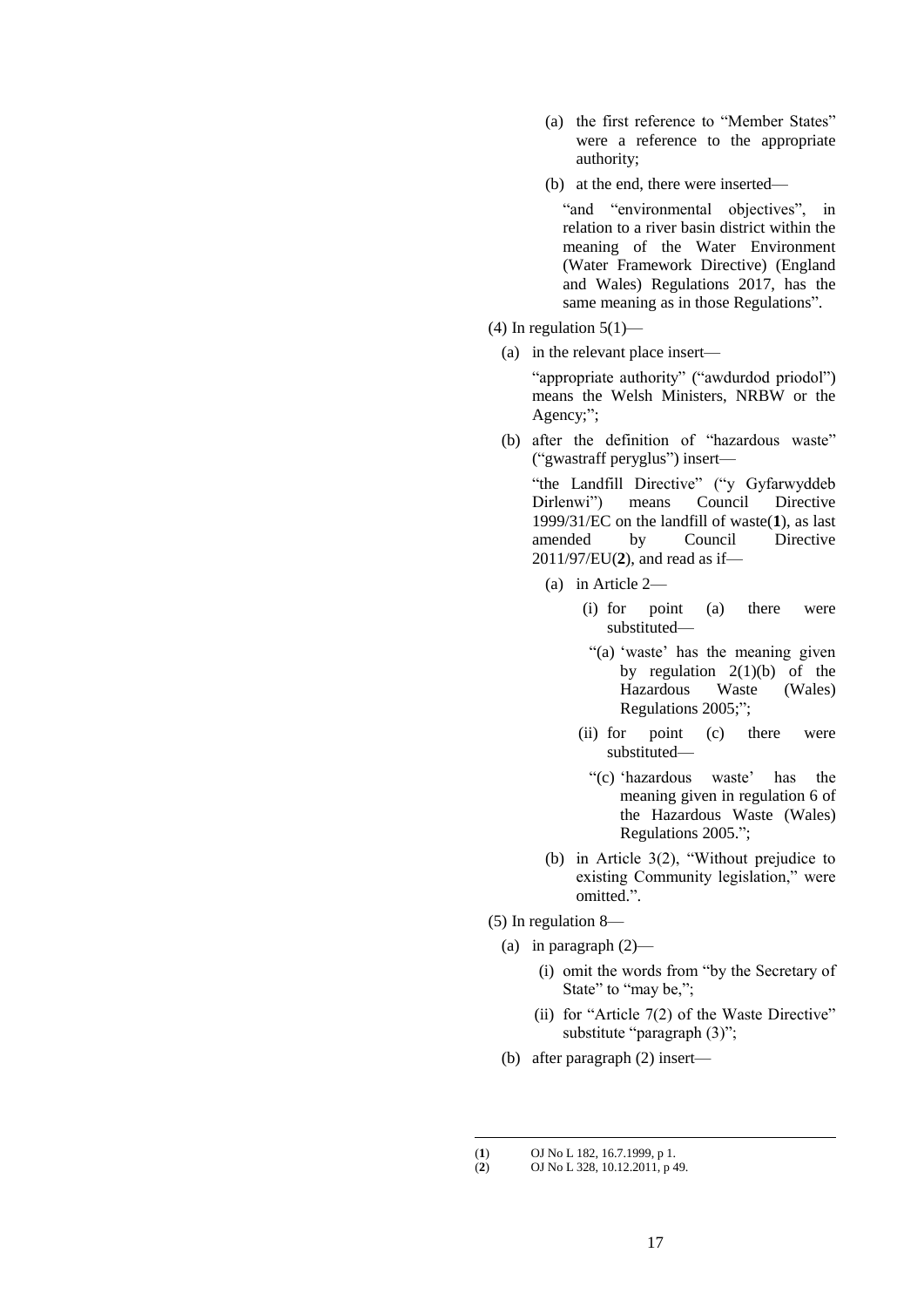"(3) For the purposes of paragraph (2), a specific batch of waste is determined to be hazardous—

- (a) in relation to England if—
	- (i) of a type listed in regulations made under section 62A(2) of the 1990 Act;
	- (ii) it is the subject of a determination by the Secretary of State under regulation 8 of the Hazardous Waste (England and Wales) Regulations 2005(**1**);
- (b) in relation to Northern Ireland, it is the subject of a determination by the Department of Agriculture, Environment and Rural Affairs under regulation 9 of the Hazardous Waste Regulations (Northern Ireland) 2005(**2**);
- (c) in relation to Scotland, it is the subject of a determination by the Scottish Ministers, because the Scottish Ministers consider that the waste displays one or more of the hazardous properties listed in Annex III.".
- (6) In regulation 9—

1

- (a) in paragraph (2)—
	- (i) omit the words from "by the Secretary of State" to "may be,";
	- (ii) for "Article 7(2) of the Waste Directive" substitute "paragraph (3)";
- (b) after paragraph (2) insert—

"(3) For the purposes of paragraph (2), a specific batch of waste is determined to be nonhazardous if it is the subject of a decision—

- (a) in relation to England, by the Secretary of State under regulation 9 of the Hazardous Waste (England and Wales) Regulations 2005;
- (b) in relation to Northern Ireland, by the Department of Agriculture, Environment and Rural Affairs under regulation 10 of the Hazardous Waste Regulations (Northern Ireland) 2005;
- (c) in relation to Scotland, by the Scottish Ministers that the Scottish Ministers consider that the waste displays none

<sup>(</sup>**1**) S.I. 2005/894, amended by S.I. 2011/988, 2015/1360, 2016/738, 2018/575.

<sup>(</sup>**2**) S.R. 2005 No. 300; relevant amending instruments are S.R 2011 No. 127 and S.R 2015 No. 288.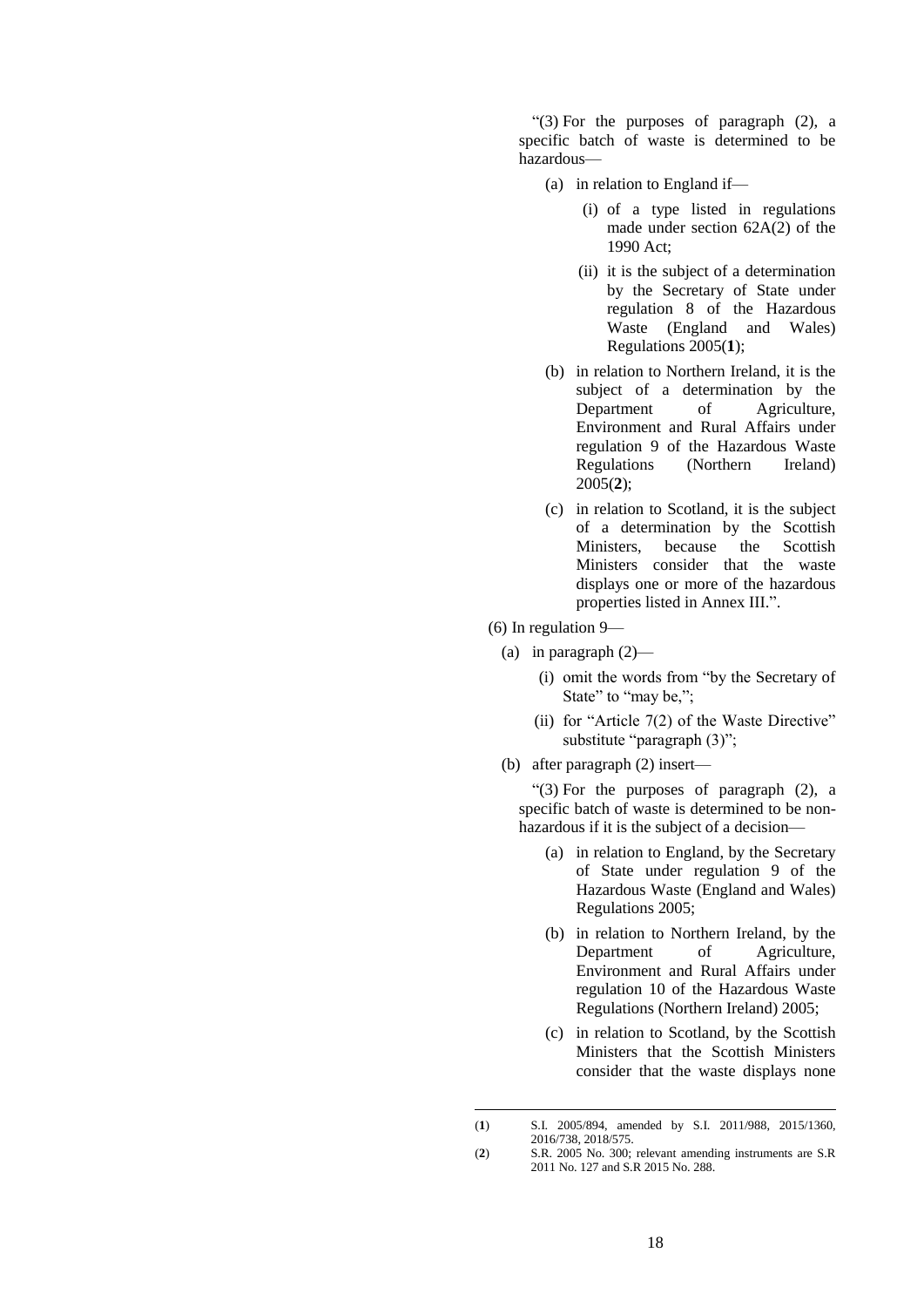of the hazardous properties listed in Annex III.".

(7) In regulations 47(5B) and 48(6B) (as amended by regulation 5(2) and 5(3)), for "Council Directive 1999/31/EC on the landfill of waste as last amended by Council Directive 2011/97/EU" substitute "the Landfill Directive".

 $(8)$  In regulation  $60(1)$ , in the words before subparagraph (a), omit from "and" to "Directive".

## **The Recycling, Preparation for Re-use and Composting Targets (Monitoring and Penalties) (Wales) Regulations 2011**

**10.**—(1) The Recycling, Preparation for Re-use and Composting Targets (Monitoring and Penalties) (Wales) Regulations 2011(**1**) are amended as follows.

(2) In regulation  $2(1)$ , in the definition of "the Waste" Framework Directive" ("y Gyfarwyddeb Fframwaith Gwastraff") (as substituted by regulation 6), at the end, insert "and read in accordance with paragraphs (3) to  $(8)$ ".

(3) After paragraph (2) insert—

"(3) A reference to one or more member States in a provision imposing an obligation or conferring a discretion on a member State or member States is to be read as a reference to the Welsh Ministers, the Natural Resources Body for Wales or local authority which, immediately before exit day, was responsible for the United Kingdom's compliance with that obligation or able to exercise that discretion in respect of Wales.

(4) Article 2 is to be read as if—

- (a) in paragraph 2—
	- (i) in the words before point (a), for "other Community legislation" there were substituted "retained EU law":
	- (ii) in points (b) and (c), for "Regulation (EC) No 1774/2002" there were substituted "Regulation (EC) No 1069/2009";
	- (iii) in point (d), for the words from "Directive 2006/21/EC" to the end there substituted "the Mining Waste Directive (see regulation 2A)";

<sup>(</sup>**1**) S.I. 2011/1014 (W.152), amended by S.I.2016/691 (W.189); there are other amending instruments but none is relevant.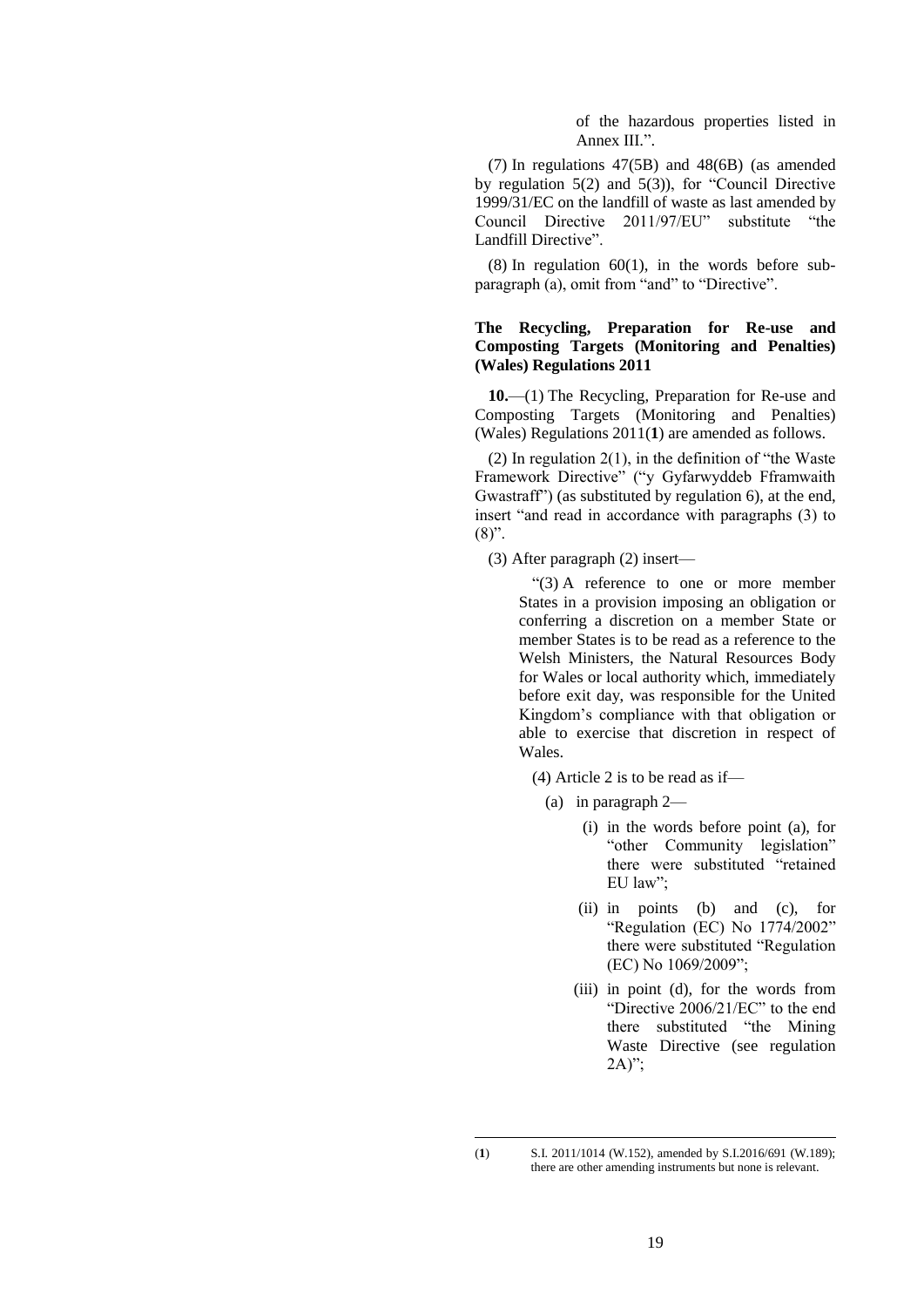(b) in paragraph 3, the words from "Without prejudice" to "Community legislation," were omitted;

(c) paragraph 4 were omitted.(5) Article 5 is to be read as if paragraph 2 were omitted.

- (6) Article 6 is to be read as if—
	- (a) paragraphs 1 to 3 were omitted;
	- (b) in paragraph 4—
		- (i) in the first sentence, for the words from "Where criteria" to "paragraphs 1 and 2" there were substituted "Except where waste ceases to be waste in accordance with Council Regulation (EU) No 333/2011, Commission Regulation (EU) No 1179/2012 or Commission Regulation (EU) No 715/2013";
		- (ii) the second sentence were omitted.
- (7) Article 7 is to be read as if—
	- (a) in paragraph 1—
		- (i) the first and second sentences were omitted<sup>.</sup>
		- (ii) in the third sentence, for "shall be binding" there were substituted "shall, subject to paragraph 1A, be binding";
	- (b) after paragraph 1, there were inserted—

"**1A.** Paragraph 1 is subject to—

- (a) a determination by the Welsh Ministers under regulation 8(1) of the Hazardous Waste (Wales) Regulations 2005 that a specific batch of waste is to be treated as hazardous waste;
- (b) a decision made by the Welsh Ministers under regulation 9(1) of the Hazardous Waste (Wales) Regulations 2005 that a specific batch of waste is to be treated as non-hazardous waste;
- (c) the treating of a specific batch of waste as hazardous or, as the case may be, non-hazardous, in accordance with regulations 8(2) or 9(2) of the Hazardous Waste (Wales) Regulations 2005;
- (d) regulations (if any) made by the Welsh Ministers under section 62A(2) of the Environmental Protection Act 1990 (lists of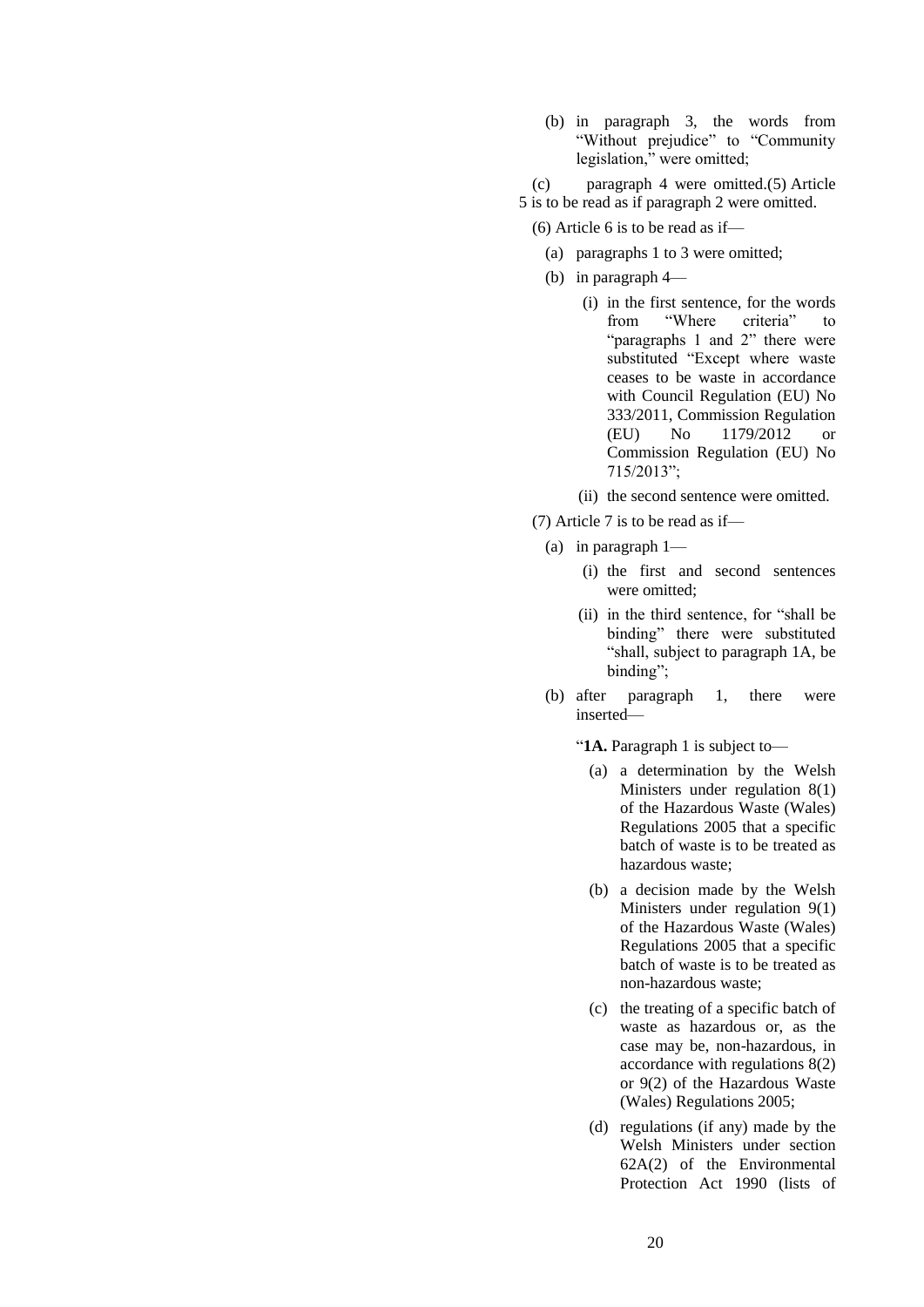waste displaying hazardous properties).";

- (c) paragraphs 2, 3 and 5 were omitted;
- (d) after paragraph 6 there were inserted—

"**6A.** In this Article, the "list of waste" means the list established by Commission Decision 2000/532/EC.";

(e) paragraph 7 were omitted.

(8) Annex 3 is to be read as if, in entry HP 9, in the second sentence, "in the Member States" were omitted."

(4) After regulation 2, insert—

## **"Meaning of "the Mining Waste Directive" in regulation 2**

**2A.—(1)** In regulation  $2(4)(a)(iii)$ , "the Mining Waste Directive" means Directive 2006/21/EC of the European Parliament and of the Council on the management of waste from extractive industries, read in accordance with subsections  $(2)$  to  $(4)$ .

(2) Article 2 is to be read as if—

- (a) in paragraph 2(c), the reference to Article 11(3)(j) of Directive 2000/60/EC were a reference to that Article read in accordance with subsection (4);
- (b) paragraphs 3 and 4 were omitted.

(3) Article 3(1) is to be read as if, for "Article 1(a) of Directive 75/442/EC" there were substituted "Article 3(1) of the Waste Framework Directive, as read with Articles 5 and 6 of that Directive".

(4) For the purposes of paragraph  $(2)(a)$ , Article 11(3)(j) of Directive 2000/60/EC is to be read as if—

- (a) the first reference to "Member States" were a reference to the Welsh Ministers or the Natural Resources Body for Wales;
- (b) at the end, there were inserted—

"and "environmental objectives", in relation to a river basin district within the meaning of the Water Environment